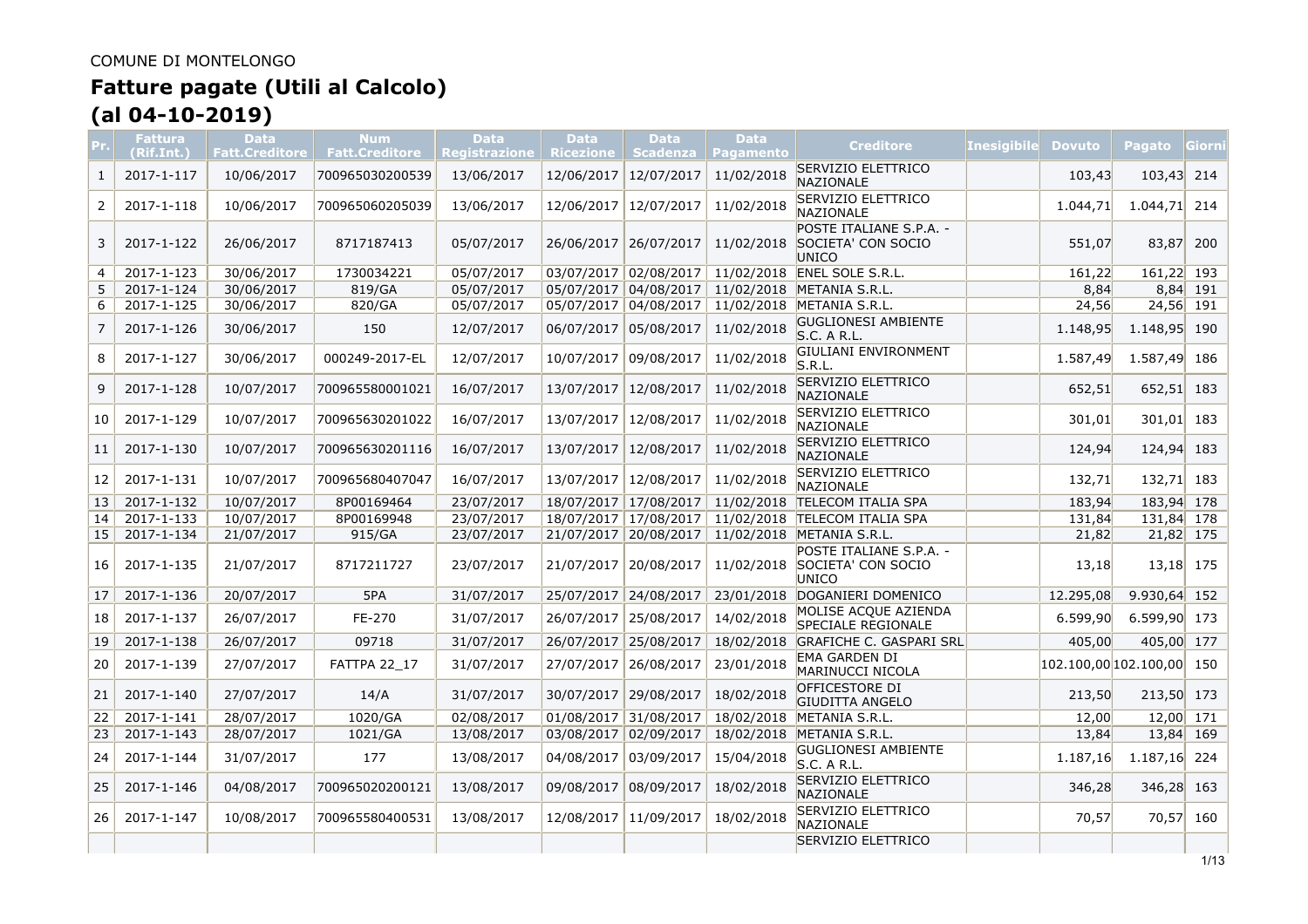| 27 | 2017-1-148 | 10/08/2017 | 700965580001022 | 13/08/2017 | 12/08/2017 | 11/09/2017 | 18/02/2018 | NAZIONALE                                              | 680,37   | 680,37 160   |            |
|----|------------|------------|-----------------|------------|------------|------------|------------|--------------------------------------------------------|----------|--------------|------------|
| 28 | 2017-1-149 | 10/08/2017 | 700965030200531 | 13/08/2017 | 12/08/2017 | 11/09/2017 | 18/02/2018 | SERVIZIO ELETTRICO<br>NAZIONALE                        | 158,38   | 158,38 160   |            |
| 29 | 2017-1-150 | 10/08/2017 | 700965680406331 | 13/08/2017 | 12/08/2017 | 11/09/2017 | 18/02/2018 | SERVIZIO ELETTRICO<br><b>NAZIONALE</b>                 | 151,20   | 151,20 160   |            |
| 30 | 2017-1-151 | 10/08/2017 | 700965060205031 | 13/08/2017 | 12/08/2017 | 11/09/2017 | 18/02/2018 | SERVIZIO ELETTRICO<br><b>NAZIONALE</b>                 | 869,61   | 869,61 160   |            |
| 31 | 2017-1-152 | 10/08/2017 | 700965681200522 | 13/08/2017 | 12/08/2017 | 11/09/2017 | 18/02/2018 | SERVIZIO ELETTRICO<br><b>NAZIONALE</b>                 | 42,40    | 42,40 160    |            |
| 32 | 2017-1-153 | 10/08/2017 | 700965680406531 | 13/08/2017 | 12/08/2017 | 11/09/2017 | 18/02/2018 | SERVIZIO ELETTRICO<br>NAZIONALE                        | 77,36    | 77,36 160    |            |
| 33 | 2017-1-156 | 29/08/2017 | 1108/GA         | 13/09/2017 | 01/09/2017 | 01/10/2017 | 18/02/2018 | METANIA S.R.L.                                         | 8,52     |              | $8,52$ 140 |
| 34 | 2017-1-157 | 29/08/2017 | 1107/GA         | 13/09/2017 | 01/09/2017 | 01/10/2017 | 18/02/2018 | METANIA S.R.L.                                         | 8,52     |              | $8,52$ 140 |
| 35 | 2017-1-158 | 31/08/2017 | 203             | 17/09/2017 | 06/09/2017 | 06/10/2017 | 15/04/2018 | <b>GUGLIONESI AMBIENTE</b><br>S.C. A R.L.              | 1.838,08 | 1.838,08 191 |            |
| 36 | 2017-1-159 | 31/07/2017 | 000016-2017-DON | 17/09/2017 | 09/09/2017 | 09/10/2017 | 25/03/2018 | F.LLI D'ONOFRIO M & G.<br><b>SNC</b>                   | 77,00    | 77,00 167    |            |
| 37 | 2017-1-160 | 10/09/2017 | 700965680407048 | 17/09/2017 | 15/09/2017 | 15/10/2017 | 25/03/2018 | SERVIZIO ELETTRICO<br><b>NAZIONALE</b>                 | 153,53   | $153,53$ 161 |            |
| 38 | 2017-1-161 | 10/09/2017 | 700965630201023 | 17/09/2017 | 15/09/2017 | 15/10/2017 | 25/03/2018 | SERVIZIO ELETTRICO<br><b>NAZIONALE</b>                 | 270,28   | 270,28 161   |            |
| 39 | 2017-1-162 | 10/09/2017 | 700965630201117 | 17/09/2017 | 15/09/2017 | 15/10/2017 | 25/03/2018 | SERVIZIO ELETTRICO<br><b>NAZIONALE</b>                 | 124,94   | $124,94$ 161 |            |
| 40 | 2017-1-163 | 10/09/2017 | 700965580001023 | 17/09/2017 | 15/09/2017 | 15/10/2017 | 25/03/2018 | SERVIZIO ELETTRICO<br><b>NAZIONALE</b>                 | 879,60   | 879,60 161   |            |
| 41 | 2017-1-164 | 08/09/2017 | 8P00224024      | 17/09/2017 | 16/09/2017 | 16/10/2017 | 25/03/2018 | TELECOM ITALIA SPA                                     | 134,21   | $134,21$ 160 |            |
| 42 | 2017-1-165 | 08/09/2017 | 8P00225259      | 17/09/2017 | 16/09/2017 | 16/10/2017 | 25/03/2018 | TELECOM ITALIA SPA                                     | 185,61   | 185,61 160   |            |
| 43 | 2017-1-166 | 19/09/2017 | 8717273371      | 24/09/2017 | 19/09/2017 | 19/10/2017 | 15/04/2018 | POSTE ITALIANE S.P.A. -<br>SOCIETA' CON SOCIO<br>UNICO | 4,20     |              | 4,20 178   |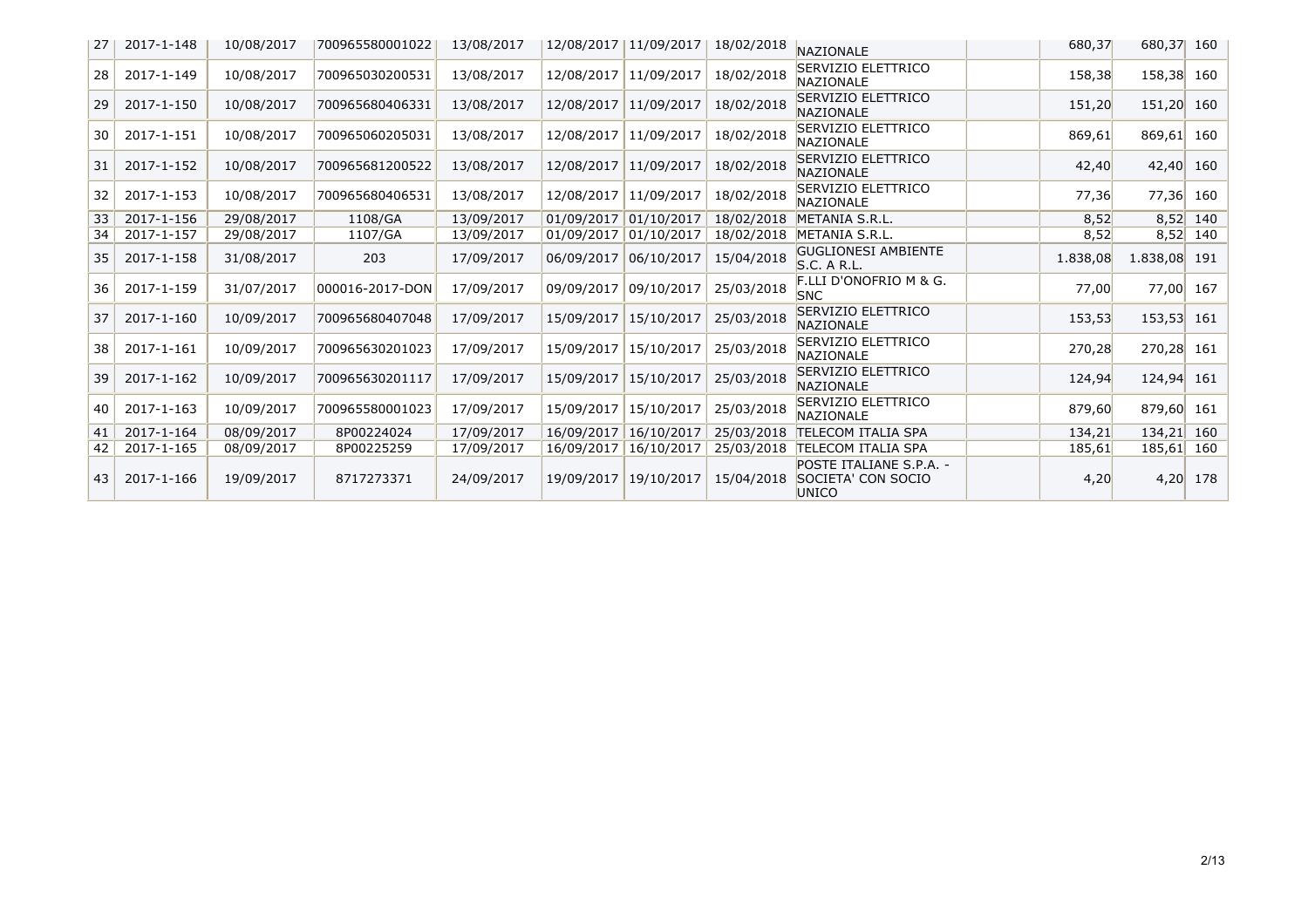|    | <b>Fattura</b><br>(Rif.Int.) | <b>Data</b><br><b>Fatt.Creditore</b> | <b>Num Fatt.Creditore</b> | <b>Data</b><br>Registrazione | <b>Data</b><br><b>Ricezione</b> | <b>Data</b><br><b>Scadenza</b> | <b>Data</b><br><b>Pagamento</b> | <b>Creditore</b>                                                  | <b>Inesigibile</b> | <b>Dovuto</b>      | <b>Pagato</b>         | <b>Giorn</b> |
|----|------------------------------|--------------------------------------|---------------------------|------------------------------|---------------------------------|--------------------------------|---------------------------------|-------------------------------------------------------------------|--------------------|--------------------|-----------------------|--------------|
| 44 | 2017-1-167                   | 20/09/2017                           | FATTPA 5_17               | 24/09/2017                   | 20/09/2017                      | 20/10/2017                     | 15/04/2018                      | MOLISE SOLIDARIETA' SOC.<br>COOP. SOC.                            |                    | 900,00             | 900,00 177            |              |
| 45 | 2017-1-168                   | 20/09/2017                           | FATTPA 6_17               | 24/09/2017                   | 20/09/2017 20/10/2017           |                                | 15/04/2018                      | MOLISE SOLIDARIETA' SOC.<br>COOP. SOC.                            |                    | 900,00             | 900,00 177            |              |
| 46 | 2017-1-169                   | 31/08/2017                           | 000007-2017-TECNO         | 24/09/2017                   | 20/09/2017                      | 20/10/2017                     | 15/04/2018                      | TECNO BUILDER SERVICE<br>S.R.L.                                   |                    | 220,00             | 220,00 177            |              |
| 47 | 2017-1-171                   | 22/09/2017                           | 1204/GA                   | 01/10/2017                   |                                 | 28/09/2017 28/10/2017          |                                 | 15/04/2018 METANIA S.R.L.                                         |                    | 16,41              | $16,41$ 169           |              |
| 48 | 2017-1-173                   | 28/09/2017                           | 1308/GA                   | 01/10/2017                   |                                 | 28/09/2017 28/10/2017          | 15/04/2018                      | METANIA S.R.L.                                                    |                    | 8,12               |                       | $8,12$ 169   |
| 49 | 2017-1-174                   | 28/09/2017                           | 1307/GA                   | 01/10/2017                   | 28/09/2017 28/10/2017           |                                | 15/04/2018                      | METANIA S.R.L.                                                    |                    | 11,82              | 11,82 169             |              |
| 50 | 2017-1-175                   | 29/09/2017                           | FE-417                    | 01/10/2017                   | 29/09/2017 29/10/2017           |                                | 15/04/2018                      | MOLISE ACQUE AZIENDA<br>SPECIALE REGIONALE                        |                    | 4.506,22           | $4.506, 22$ 168       |              |
| 51 | 2017-1-176                   | 30/09/2017                           | 1730049134                | 03/10/2017                   |                                 | 02/10/2017 01/11/2017          |                                 | 15/04/2018 ENEL SOLE S.R.L.                                       |                    | 161,22             | 161,22 165            |              |
| 52 | 2017-1-177                   | 03/10/2017                           | 8717292003                | 04/10/2017                   | 03/10/2017 02/11/2017           |                                |                                 | POSTE ITALIANE S.P.A. -<br>15/04/2018 SOCIETA' CON SOCIO<br>UNICO |                    | 6,44               |                       | $6,44$ 164   |
| 53 | 2017-1-178                   | 04/10/2017                           | <b>FATTPA 33 17</b>       | 04/10/2017                   | 04/10/2017 03/11/2017           |                                | 23/01/2018                      | EMA GARDEN DI<br>MARINUCCI NICOLA                                 |                    | 581,39             | 581,39                | 81           |
| 54 | 2017-1-179                   | 04/10/2017                           | 700965020200122           | 08/10/2017                   | 04/10/2017 03/11/2017           |                                | 15/04/2018                      | SERVIZIO ELETTRICO<br><b>NAZIONALE</b>                            |                    | 348,65             | 348,65 163            |              |
| 55 | 2017-1-180                   | 30/09/2017                           | 229                       | 08/10/2017                   | 05/10/2017                      | 04/11/2017                     | 15/04/2018                      | <b>GUGLIONESI AMBIENTE</b><br>S.C. A R.L.                         |                    | 1.193,89           | 1.193,89 162          |              |
| 56 | 2017-1-181                   | 30/09/2017                           | 000428-2017-EL            | 08/10/2017                   | 06/10/2017 05/11/2017           |                                | 15/04/2018                      | GIULIANI ENVIRONMENT<br>S.R.L.                                    |                    |                    | 1.587,49 1.587,49 161 |              |
| 57 | 2017-1-182                   | 11/10/2017                           | 22-PA/2017                | 11/10/2017                   |                                 | 11/10/2017 10/11/2017          |                                 | 12/09/2018 EMMETI S.R.L.                                          |                    | 42.088,0042.088,00 |                       | 306          |
| 58 | 2017-1-183                   | 10/10/2017                           | 700965681200523           | 15/10/2017                   | 11/10/2017 10/11/2017           |                                | 15/04/2018                      | SERVIZIO ELETTRICO<br><b>NAZIONALE</b>                            |                    | 42,40              | 42,40 156             |              |
| 59 | 2017-1-184                   | 10/10/2017                           | 700965580400532           | 15/10/2017                   | 11/10/2017 10/11/2017           |                                | 15/04/2018                      | SERVIZIO ELETTRICO<br><b>NAZIONALE</b>                            |                    | 68,82              | 68,82 156             |              |
| 60 | 2017-1-185                   | 10/10/2017                           | 700965580001024           | 15/10/2017                   | 11/10/2017 10/11/2017           |                                | 15/04/2018                      | SERVIZIO ELETTRICO<br>NAZIONALE                                   |                    | 975,82             | 975,82 156            |              |
| 61 | 2017-1-186                   | 10/10/2017                           | 700965030200532           | 15/10/2017                   | 11/10/2017 10/11/2017           |                                | 15/04/2018                      | SERVIZIO ELETTRICO<br><b>NAZIONALE</b>                            |                    | 152,92             | 152,92 156            |              |
| 62 | 2017-1-187                   | 10/10/2017                           | 700965060205032           | 15/10/2017                   | 11/10/2017                      | 10/11/2017                     | 15/04/2018                      | SERVIZIO ELETTRICO<br><b>NAZIONALE</b>                            |                    | 798,45             | 798,45 156            |              |
| 63 | 2017-1-188                   | 10/10/2017                           | 700965680406532           | 15/10/2017                   | 11/10/2017 10/11/2017           |                                | 15/04/2018                      | SERVIZIO ELETTRICO<br><b>NAZIONALE</b>                            |                    | 77,36              | 77,36 156             |              |
| 64 | 2017-1-189                   | 10/10/2017                           | 700965680406332           | 15/10/2017                   | 11/10/2017 10/11/2017           |                                | 15/04/2018                      | SERVIZIO ELETTRICO<br>NAZIONALE                                   |                    | 159,04             | 159,04                | 156          |
| 65 | 2017-1-194                   | 16/10/2017                           | 861/2017                  | 17/10/2017                   |                                 | 16/10/2017 15/11/2017          |                                 | 15/04/2018 SERVIZI INNOVATIVI SRL                                 |                    | 650,00             | 650,00 151            |              |
| 66 | 2017-1-195                   | 16/10/2017                           | 862/2017                  | 17/10/2017                   | 16/10/2017 15/11/2017           |                                |                                 | 15/04/2018 SERVIZI INNOVATIVI SRL                                 |                    | 200,00             | 200,00 151            |              |
| 67 | 2017-1-196                   | 19/10/2017                           | 6                         | 22/10/2017                   | 19/10/2017 18/11/2017           |                                | 15/04/2018                      | LEPORE CARTOLIBRERIA DI<br>LEPORE PIETRO<br><b>ALESSANDRO</b>     |                    | 82,77              | 82,77                 | 148          |
| 68 | 2017-1-197                   | 20/10/2017                           | 8717322582                | 22/10/2017                   | 20/10/2017 19/11/2017           |                                | 25/04/2018                      | POSTE ITALIANE S.P.A. -<br>SOCIETA' CON SOCIO<br><b>UNICO</b>     |                    | 89,00              | 89,00 157             |              |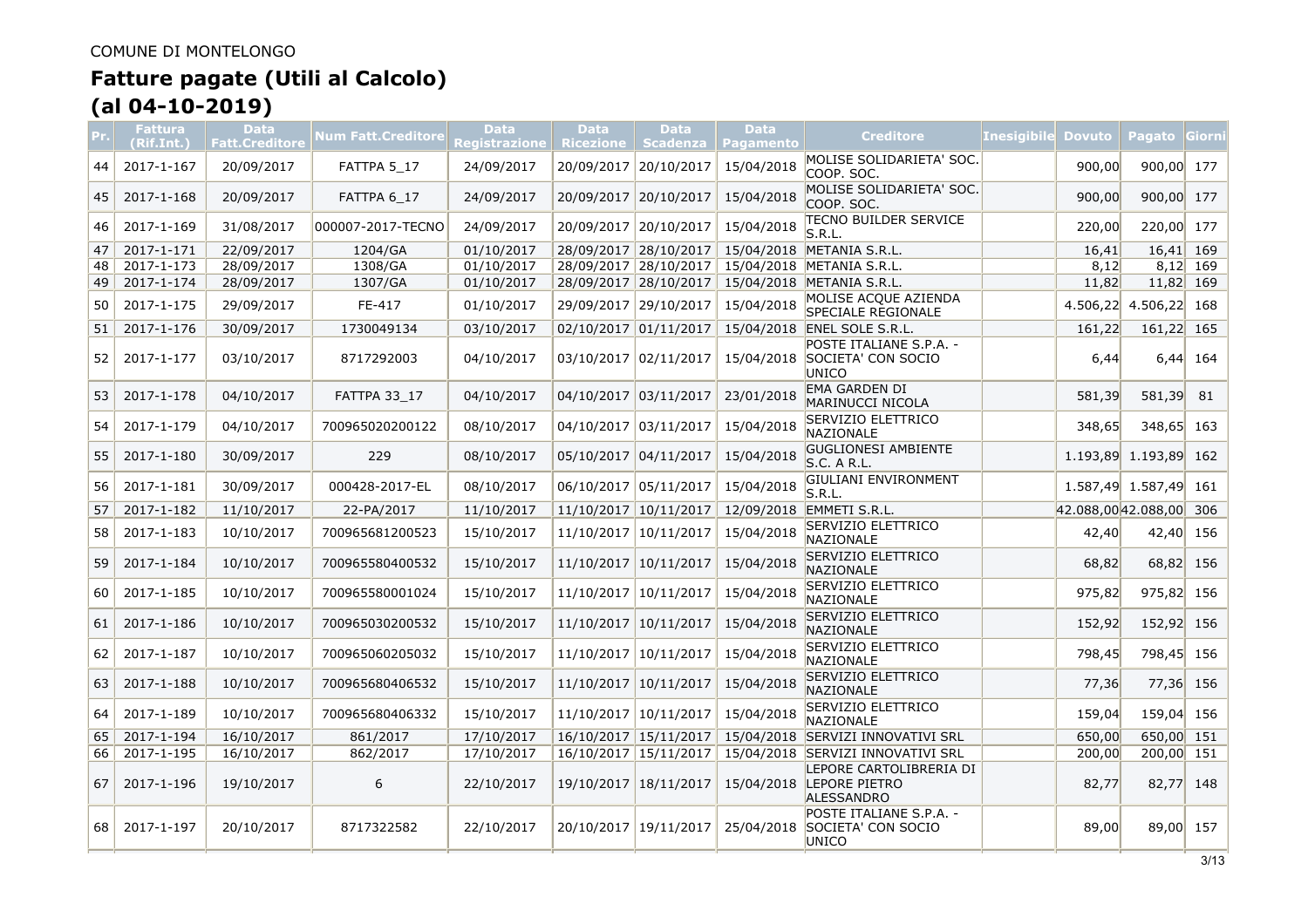| <b>69</b> | 2017-1-198 | 18/10/2017 | 1E                 | 25/10/2017 | 24/10/2017 23/11/2017 |            |            | 15/04/2018 MONACCHI CRISTINA                           | 2.313,79 | 1.868,83 143 |             |
|-----------|------------|------------|--------------------|------------|-----------------------|------------|------------|--------------------------------------------------------|----------|--------------|-------------|
| 70        | 2017-1-200 | 31/10/2017 | 2017-SE402-0000980 | 31/10/2017 | 31/10/2017 30/11/2017 |            |            | 25/04/2018 GRAFICA ISERNINA SRL                        | 234,50   | 234,50 146   |             |
| 71        | 2017-1-201 | 30/10/2017 | 1395/GA            | 31/10/2017 | 31/10/2017 30/11/2017 |            |            | 25/04/2018 METANIA S.R.L.                              | 8,52     |              | $8,52$ 146  |
| 72        | 2017-1-202 | 30/10/2017 | 1394/GA            | 31/10/2017 | 31/10/2017 30/11/2017 |            | 25/04/2018 | METANIA S.R.L.                                         | 8,52     |              | $8,52$ 146  |
| 73        | 2017-1-203 | 31/10/2017 | 255                | 07/11/2017 | 07/11/2017 07/12/2017 |            | 25/04/2018 | <b>GUGLIONESI AMBIENTE</b><br><b>S.C. A R.L.</b>       | 1.111,84 | 1.111,84 139 |             |
| 74        | 2017-1-204 | 31/10/2017 | 0000021PA          | 13/11/2017 | 09/11/2017 09/12/2017 |            | 21/02/2018 | DE GREGORIO S.A.S. DEI<br>F.LLI DE GREGORIO & CO.      | 267,96   | 267,96       | 74          |
| 75        | 2017-1-205 | 09/11/2017 | 8P00277753         | 21/11/2017 | 16/11/2017 16/12/2017 |            | 25/04/2018 | <b>TELECOM ITALIA SPA</b>                              | 194,54   | 194,54 130   |             |
| 76        | 2017-1-206 | 09/11/2017 | 8P00276813         | 21/11/2017 | 16/11/2017 16/12/2017 |            | 25/04/2018 | <b>TELECOM ITALIA SPA</b>                              | 137,32   | 137,32 130   |             |
| 77        | 2017-1-207 | 09/11/2017 | 700965580001025    | 21/11/2017 | 18/11/2017 18/12/2017 |            | 25/04/2018 | SERVIZIO ELETTRICO<br><b>NAZIONALE</b>                 | 916,21   | $916,21$ 128 |             |
| 78        | 2017-1-208 | 09/11/2017 | 700965630201118    | 21/11/2017 | 18/11/2017 18/12/2017 |            | 25/04/2018 | SERVIZIO ELETTRICO<br><b>NAZIONALE</b>                 | 124,94   | 124,94 128   |             |
| 79        | 2017-1-209 | 09/11/2017 | 700965630201024    | 21/11/2017 | 18/11/2017            | 18/12/2017 | 25/04/2018 | SERVIZIO ELETTRICO<br>NAZIONALE                        | 511,64   | 511,64 128   |             |
| 80        | 2017-1-210 | 09/11/2017 | 700965680407049    | 21/11/2017 | 18/11/2017 18/12/2017 |            | 25/04/2018 | SERVIZIO ELETTRICO<br><b>NAZIONALE</b>                 | 144,70   | 144,70 128   |             |
| 81        | 2017-1-211 | 16/11/2017 | 000008-2017-TECNO  | 21/11/2017 | 20/11/2017 20/12/2017 |            | 25/04/2018 | <b>TECNO BUILDER SERVICE</b><br>S.R.L.                 | 190,00   | 190,00 126   |             |
| 82        | 2017-1-212 | 22/11/2017 | 8717356721         | 22/11/2017 | 22/11/2017 22/12/2017 |            | 25/04/2018 | POSTE ITALIANE S.P.A. -<br>SOCIETA' CON SOCIO<br>UNICO | 124,76   | 124,76 124   |             |
| 83        | 2017-1-214 | 22/11/2017 | 1490/GA            | 04/12/2017 | 28/11/2017 28/12/2017 |            | 25/04/2018 | METANIA S.R.L.                                         | 26,28    |              | 26,28 118   |
| 84        | 2017-1-215 | 28/11/2017 | 00070              | 04/12/2017 | 28/11/2017 28/12/2017 |            | 25/04/2018 | DITTA DI FEBO RENATO E<br><b>FIGLI SNC</b>             | 230,00   | 230,00 118   |             |
| 85        | 2017-1-216 | 28/11/2017 | 1595/GA            | 04/12/2017 | 01/12/2017 31/12/2017 |            | 06/05/2018 | METANIA S.R.L.                                         | 19,96    |              | 19,96 126   |
| 86        | 2017-1-217 | 28/11/2017 | 1594/GA            | 04/12/2017 | 01/12/2017 31/12/2017 |            |            | 06/05/2018 METANIA S.R.L.                              | 12,03    |              | $12,03$ 126 |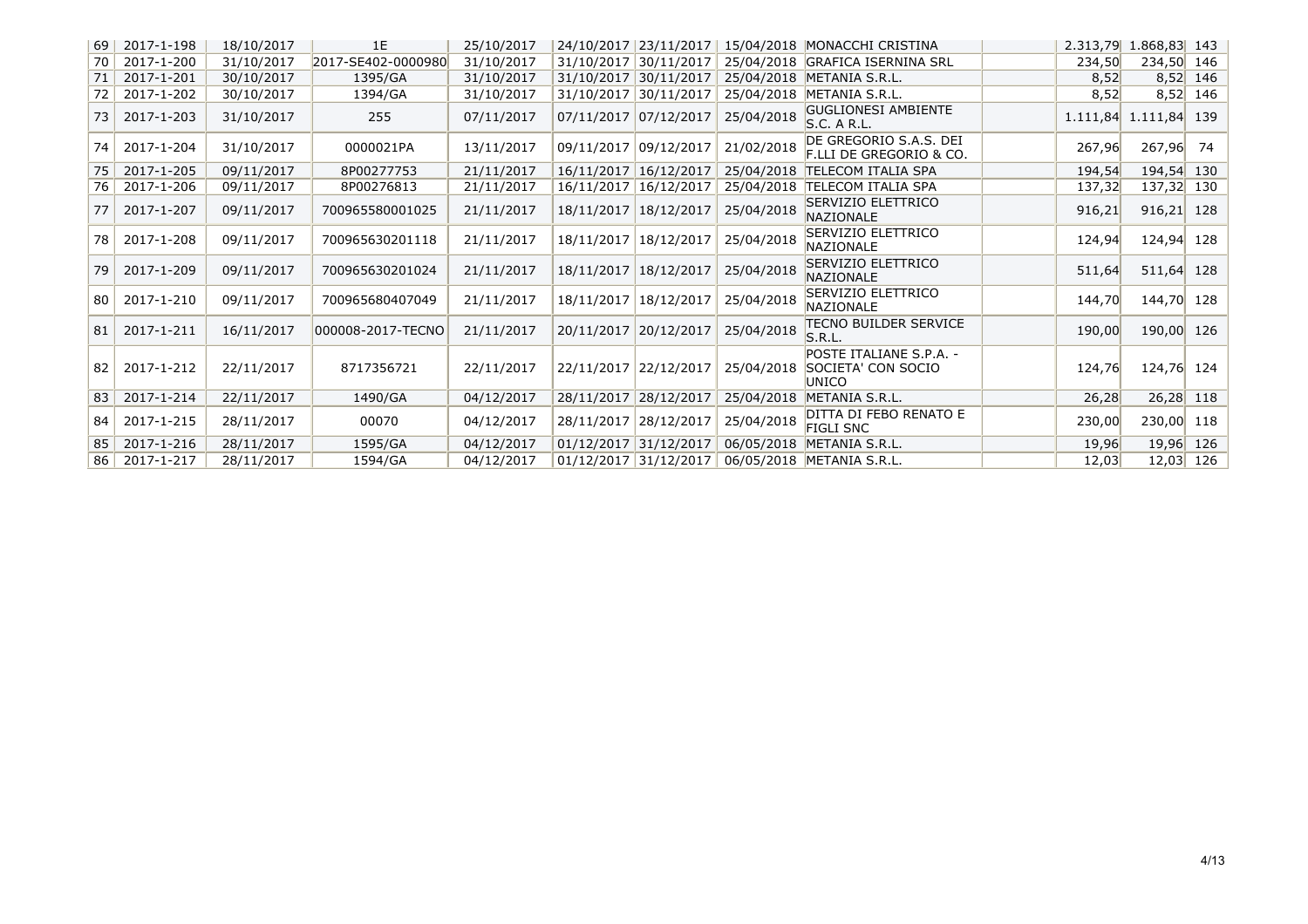| Pr. | Fattura<br>(Rif.Int.) | <b>Data</b><br>Fatt.Creditore | Num Fatt.Creditore | <b>Data</b><br>Registrazione | <b>Data</b><br><b>Ricezione</b> | <b>Data</b><br><b>Scadenza</b> | <b>Data</b><br><b>Pagamento</b> | <b>Creditore</b>                                                                | <u> Inesigibile Dovuto Pagato Giorn</u> |                   |     |
|-----|-----------------------|-------------------------------|--------------------|------------------------------|---------------------------------|--------------------------------|---------------------------------|---------------------------------------------------------------------------------|-----------------------------------------|-------------------|-----|
| 87  | 2017-1-218            | 03/12/2017                    | 700965680406333    | 04/12/2017                   | 03/12/2017                      | 02/01/2018                     | 06/05/2018                      | SERVIZIO ELETTRICO<br><b>NAZIONALE</b>                                          | 104,39                                  | 104,39 124        |     |
| 88  | 2017-1-219            | 03/12/2017                    | 700965030200533    | 04/12/2017                   | 03/12/2017 02/01/2018           |                                | 06/05/2018                      | SERVIZIO ELETTRICO<br>NAZIONALE                                                 | 112,91                                  | 112,91            | 124 |
| 89  | 2017-1-220            | 04/12/2017                    | 700965681200524    | 05/12/2017                   | 05/12/2017                      | 04/01/2018                     | 06/05/2018                      | <b>SERVIZIO ELETTRICO</b><br>NAZIONALE                                          | 21,20                                   | 21,20             | 122 |
| 90  | 2017-1-221            | 05/12/2017                    | 700965060205033    | 17/12/2017                   | 05/12/2017 04/01/2018           |                                | 06/05/2018                      | SERVIZIO ELETTRICO<br>NAZIONALE                                                 | 773,57                                  | 773,57            | 122 |
| 91  | 2017-1-223            | 05/12/2017                    | 700965680407041    | 17/12/2017                   |                                 | 05/12/2017 04/01/2018          | 06/05/2018                      | SERVIZIO ELETTRICO<br>NAZIONALE                                                 | 24,59                                   | 24,59             | 122 |
| 92  | 2017-1-224            | 06/12/2017                    | 700965580001026    | 17/12/2017                   |                                 | 07/12/2017 06/01/2018          | 06/05/2018                      | SERVIZIO ELETTRICO<br>NAZIONALE                                                 | 944,80                                  | 944,80 120        |     |
| 93  | 2017-1-225            | 06/12/2017                    | 700965680406533    | 17/12/2017                   |                                 | 07/12/2017 06/01/2018          | 06/05/2018                      | SERVIZIO ELETTRICO<br><b>NAZIONALE</b>                                          | 38,68                                   | 38,68 120         |     |
| 94  | 2017-1-226            | 06/12/2017                    | 700965580400533    | 17/12/2017                   | 07/12/2017                      | 06/01/2018                     | 06/05/2018                      | SERVIZIO ELETTRICO<br>NAZIONALE                                                 | 51,25                                   | 51,25             | 120 |
| 95  | 2017-1-228            | 20/12/2017                    | 700965020200123    | 03/01/2018                   | 20/12/2017                      | 19/01/2018                     | 06/05/2018                      | <b>SERVIZIO ELETTRICO</b><br>NAZIONALE                                          | 329,95                                  | 329,95 107        |     |
| 96  | 2017-1-230            | 21/12/2017                    | 8717395253         | 03/01/2018                   | 22/12/2017                      | 21/01/2018                     | 06/05/2018                      | POSTE ITALIANE S.P.A. -<br>SOCIETA' CON SOCIO UNICO                             | 59,29                                   | 59,29             | 105 |
| 97  | 2017-1-232            | 22/12/2017                    | 17/A               | 03/01/2018                   |                                 | 22/12/2017 21/01/2018          | 06/05/2018                      | OFFICESTORE DI GIUDITTA<br><b>ANGELO</b>                                        | 610,00                                  | 610,00            | 105 |
| 98  | 2017-1-233            | 22/12/2017                    | 1682/GA            | 03/01/2018                   |                                 | 29/12/2017 28/01/2018          |                                 | 06/05/2018 METANIA S.R.L.                                                       | 313,91                                  | 313,91            | 98  |
| 99  | 2017-1-234            | 22/12/2017                    | 1681/GA            | 03/01/2018                   |                                 |                                |                                 | 29/12/2017 28/01/2018 06/05/2018 METANIA S.R.L.                                 | 9,24                                    | 9,24              | 98  |
| 100 | $2018 - 1 - 1$        | 28/02/2017                    | 000002-2017-CARB   | 14/01/2018                   |                                 | 02/01/2018 01/02/2018          |                                 | AREA DI SERVIZIO TAMOIL<br>13/05/2018 DI MASTRANGELO MARIA<br><b>ANTONIETTA</b> | 32,79                                   | $32,79$ 101       |     |
| 101 | $2018 - 1 - 2$        | 31/01/2017                    | 000001-2017-CARB   | 14/01/2018                   |                                 | 02/01/2018 01/02/2018          |                                 | AREA DI SERVIZIO TAMOIL<br>13/05/2018 DI MASTRANGELO MARIA<br><b>ANTONIETTA</b> | 61,47                                   | 61,47 101         |     |
| 102 | $2018 - 1 - 3$        | 30/06/2017                    | 000003-2017-CARB   | 14/01/2018                   |                                 | 02/01/2018 01/02/2018          |                                 | AREA DI SERVIZIO TAMOIL<br>13/05/2018 DI MASTRANGELO MARIA<br><b>ANTONIETTA</b> | 132,49                                  | 132,49 101        |     |
| 103 | $2018 - 1 - 4$        | 31/12/2017                    | 1730064298         | 14/01/2018                   |                                 | 02/01/2018 01/02/2018          |                                 | 13/05/2018 ENEL SOLE S.R.L.                                                     |                                         | 161,22 161,22 101 |     |
| 104 | $2018 - 1 - 5$        | 03/01/2018                    | 01/01              | 14/01/2018                   |                                 |                                |                                 | 03/01/2018 02/02/2018 14/02/2018 MULTISERVIZI SRL                               | $1.950,00$ 1.950,00                     |                   | 12  |
| 105 | $2018 - 1 - 6$        | 31/12/2017                    | 306                | 14/01/2018                   |                                 | 04/01/2018 03/02/2018          | 13/05/2018                      | <b>GUGLIONESI AMBIENTE S.C.</b><br>A R.L.                                       | $1.139,94$ 1.139,94                     |                   | 99  |
| 106 | $2018 - 1 - 7$        | 05/01/2018                    | FATTPA 3 18        | 14/01/2018                   |                                 |                                |                                 | 05/01/2018 04/02/2018 13/05/2018 IDROSFERA S.R.L.                               | $2.068,62$ 2.068,62                     |                   | 98  |
| 107 | $2018 - 1 - 8$        | 05/01/2018                    | FATTPA 4 18        | 14/01/2018                   |                                 |                                |                                 | 05/01/2018 04/02/2018 13/05/2018 IDROSFERA S.R.L.                               | $1.575,32$ 1.575,32                     |                   | 98  |
| 108 | $2018 - 1 - 9$        | 31/12/2017                    | 000567-2017-EL     | 14/01/2018                   |                                 | 09/01/2018 08/02/2018          | 13/05/2018                      | GIULIANI ENVIRONMENT<br>S.R.L.                                                  | $1.587,49$ 1.587,49                     |                   | 94  |
| 109 | 2018-1-10             | 31/12/2017                    | 000594-2017-EL     | 14/01/2018                   |                                 | 12/01/2018 11/02/2018          | 13/05/2018                      | GIULIANI ENVIRONMENT<br>S.R.L.                                                  | 405,17                                  | 405,17            | 91  |
| 110 | 2018-1-11             | 30/12/2017                    | 000035-2017-PA     | 14/01/2018                   |                                 |                                |                                 | 12/01/2018 11/02/2018 13/05/2018 LICURSI MATTEO                                 | 91,80                                   | 91,80             | 91  |
| 111 | 2018-1-12             | 15/01/2018                    | 2018-SE402-0000001 | 17/01/2018                   |                                 |                                |                                 | 15/01/2018 14/02/2018 13/05/2018 GRAFICA ISERNINA SRL                           | 285,00                                  | 285,00            | 88  |
| 112 | 2018-1-13             | 30/11/2017                    | 000044-2017-DON    | 17/01/2018                   |                                 |                                |                                 | 16/01/2018 15/02/2018 13/05/2018 F.LLI D'ONOFRIO M & G. SNC                     | 32,00                                   | 32,00             | 87  |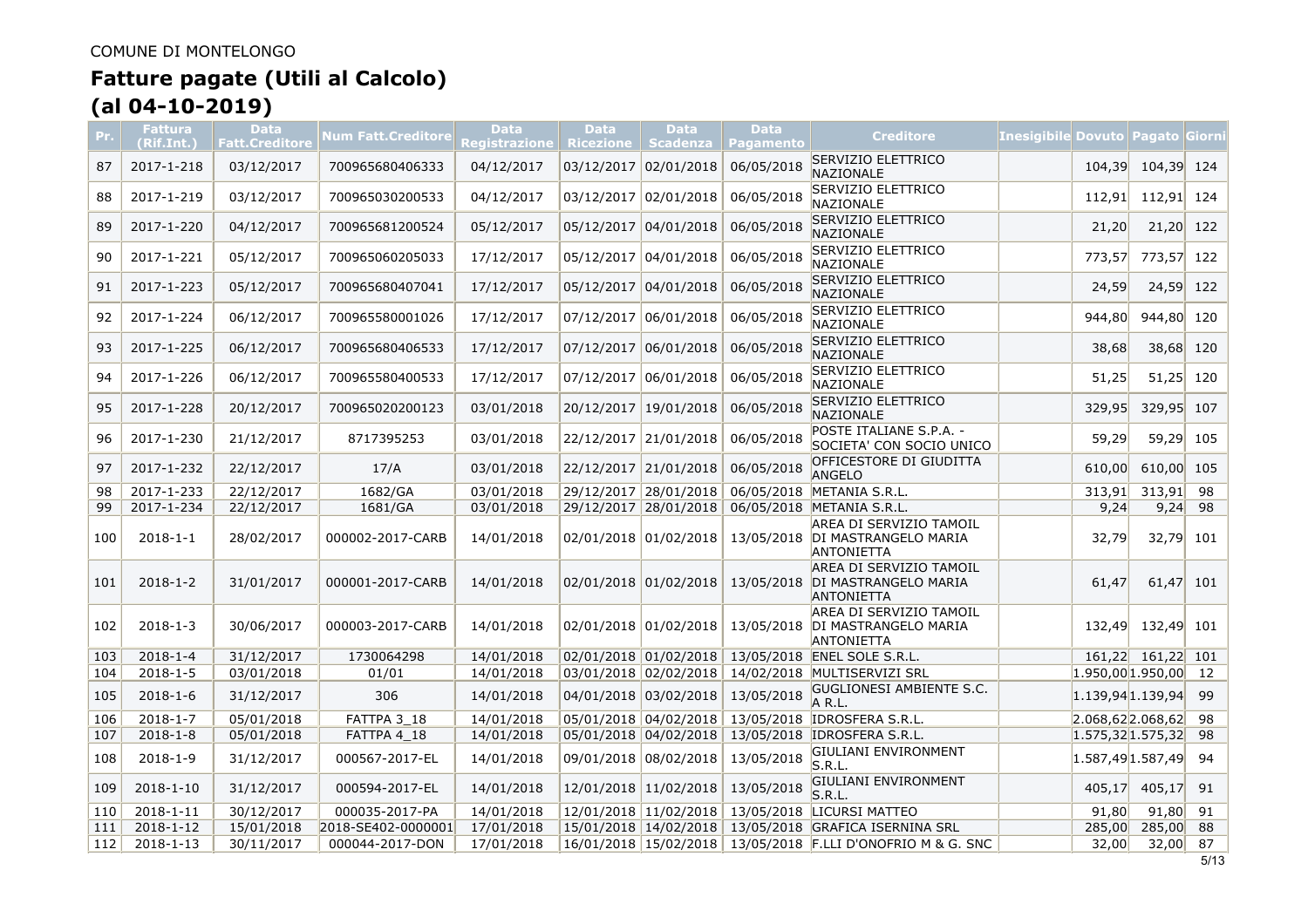| 113 | 2018-1-14 | 10/01/2018 | 700965630201119 | 17/01/2018 |            | 16/01/2018 15/02/2018 | 13/05/2018                       | SERVIZIO ELETTRICO<br><b>NAZIONALE</b>              | 154,15   | 154,15           | 87    |
|-----|-----------|------------|-----------------|------------|------------|-----------------------|----------------------------------|-----------------------------------------------------|----------|------------------|-------|
| 114 | 2018-1-15 | 16/01/2018 | 32/GA           | 21/01/2018 | 17/01/2018 | 16/02/2018            | 13/05/2018                       | METANIA S.R.L.                                      | 456,69   | 456,69           | 86    |
| 115 | 2018-1-16 | 09/01/2018 | 8P00006530      | 21/01/2018 |            | 17/01/2018 16/02/2018 | 13/05/2018                       | <b>TELECOM ITALIA SPA</b>                           | 133,76   | 133,76           | 86    |
| 116 | 2018-1-17 | 09/01/2018 | 8P00007196      | 21/01/2018 |            |                       | 17/01/2018 16/02/2018 13/05/2018 | <b>TELECOM ITALIA SPA</b>                           | 176,26   | 176,26           | 86    |
| 117 | 2018-1-18 | 08/01/2018 | 20180040000059  | 22/01/2018 |            |                       | 18/01/2018 17/02/2018 08/04/2018 | <b>ITALIAN GAS SRL</b>                              | 30,67    | 30,67            | 50    |
| 118 | 2018-1-19 | 08/01/2018 | 20180040000066  | 22/01/2018 |            |                       |                                  | 18/01/2018 17/02/2018 08/04/2018 ITALIAN GAS SRL    | 97,36    | 97,36            | 50    |
| 119 | 2018-1-20 | 08/01/2018 | 20180040000063  | 22/01/2018 |            |                       |                                  | 18/01/2018 17/02/2018 08/04/2018 ITALIAN GAS SRL    | 79,65    | 79,65            | 50    |
| 120 | 2018-1-21 | 08/01/2018 | 20180040000065  | 22/01/2018 |            |                       |                                  | 18/01/2018 17/02/2018 08/04/2018 ITALIAN GAS SRL    | 763,01   | 763,01           | 50    |
| 121 | 2018-1-22 | 08/01/2018 | 20180040000060  | 22/01/2018 |            |                       |                                  | 18/01/2018 17/02/2018 08/04/2018 ITALIAN GAS SRL    | 47,14    | 47,14            | 50    |
| 122 | 2018-1-23 | 08/01/2018 | 20180040000068  | 23/01/2018 |            |                       |                                  | 18/01/2018 17/02/2018 08/04/2018 ITALIAN GAS SRL    | 150,26   | 150,26           | 50    |
| 123 | 2018-1-24 | 08/01/2018 | 20180040000062  | 23/01/2018 |            |                       | 18/01/2018 17/02/2018 08/04/2018 | <b>ITALIAN GAS SRL</b>                              | 41,58    | 41,58            | 50    |
| 124 | 2018-1-25 | 08/01/2018 | 20180040000064  | 23/01/2018 |            | 18/01/2018 17/02/2018 | 08/04/2018                       | <b>ITALIAN GAS SRL</b>                              | 178,71   | 178,71           | 50    |
| 125 | 2018-1-26 | 08/01/2018 | 20180040000067  | 23/01/2018 |            | 18/01/2018 17/02/2018 | 08/04/2018                       | <b>ITALIAN GAS SRL</b>                              |          | 1.165,761.165,76 | 50    |
| 126 | 2018-1-27 | 08/01/2018 | 20180040000061  | 23/01/2018 |            | 18/01/2018 17/02/2018 | 08/04/2018                       | <b>ITALIAN GAS SRL</b>                              | 72,82    | 72,82            | 50    |
| 127 | 2018-1-28 | 23/01/2018 | 8718011418      | 23/01/2018 |            | 23/01/2018 22/02/2018 | 13/05/2018                       | POSTE ITALIANE S.P.A. -<br>SOCIETA' CON SOCIO UNICO | 13,12    | 13,12            | 80    |
| 128 | 2018-1-29 | 25/01/2018 | 1PA             | 31/01/2018 |            | 25/01/2018 24/02/2018 | 04/02/2018                       | RAIMONDO PASQUALINO                                 | 1.060,34 | 856,43           | $-20$ |
| 129 | 2018-1-30 | 25/01/2018 | 137/GA          | 31/01/2018 |            |                       | 26/01/2018 25/02/2018 13/05/2018 | METANIA S.R.L.                                      | 9,02     | 9,02             | 77    |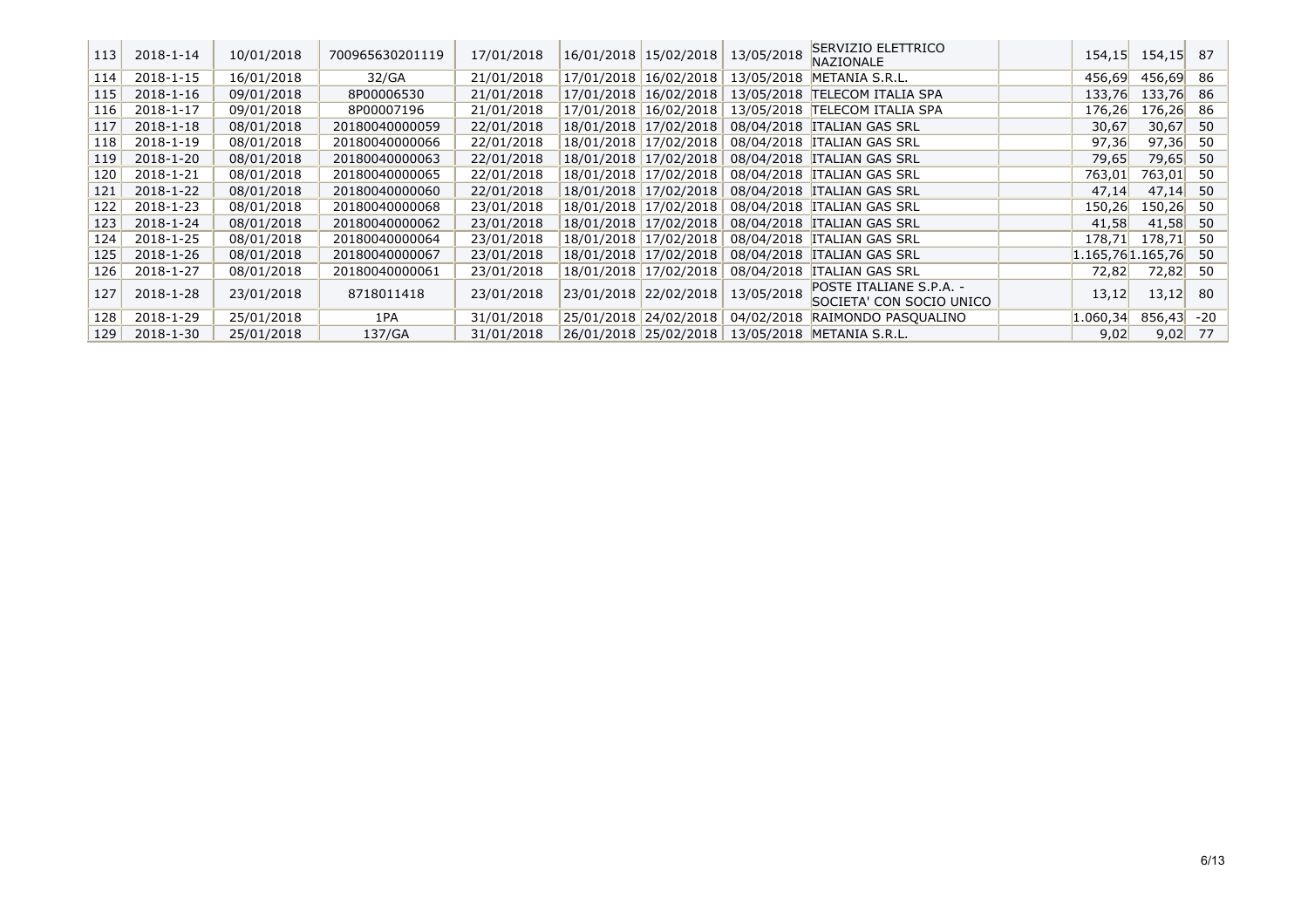| Pr.        | <b>Fattura</b><br>(Rif.Int.) | <b>Data</b><br><b>Fatt.Creditore</b> | Num Fatt.Creditore | Data<br>Registrazione | <b>Data</b><br><b>Ricezione</b> | <b>Data</b><br><b>Scadenza</b> | <b>Data</b><br><b>Pagamento</b> | Creditore                                                             | Inesigibile Dovuto   Pagato   Giorn |                 |    |
|------------|------------------------------|--------------------------------------|--------------------|-----------------------|---------------------------------|--------------------------------|---------------------------------|-----------------------------------------------------------------------|-------------------------------------|-----------------|----|
| 130        | 2018-1-31                    | 25/01/2018                           | 138/GA             | 31/01/2018            |                                 |                                |                                 | 26/01/2018 25/02/2018 13/05/2018 METANIA S.R.L.                       |                                     | 258,49 258,49   | 77 |
| 131        | 2018-1-32                    | 31/01/2018                           | 000001-2018-PA     | 12/02/2018            |                                 | 07/02/2018 09/03/2018          | 20/05/2018                      | <b>LICURSI MATTEO</b>                                                 | 67,21                               | 67,21           | 72 |
| 132        | 2018-1-33                    | 31/12/2017                           | 000009-2017-TECNO  | 18/02/2018            | 07/02/2018 09/03/2018           |                                | 25/04/2018                      | <b>TECNO BUILDER SERVICE</b><br>S.R.L.                                | $2.360,00$ 2.360,00                 |                 | 47 |
| 133        | 2018-1-34                    | 31/12/2017                           | 000010-2017-TECNO  | 18/02/2018            |                                 | 07/02/2018 09/03/2018          | 20/05/2018                      | <b>TECNO BUILDER SERVICE</b><br>S.R.L.                                |                                     | 370,00 370,00   | 72 |
| 134        | 2018-1-35                    | 12/02/2018                           | FE-79              | 18/02/2018            |                                 | 12/02/2018 14/03/2018          | 20/05/2018                      | MOLISE ACQUE AZIENDA<br><b>SPECIALE REGIONALE</b>                     | $1.900,73$ 1.900,73                 |                 | 67 |
| 135        | 2018-1-36                    | 31/01/2018                           | 000045-2018-EL     | 18/02/2018            |                                 | 14/02/2018 16/03/2018          | 20/05/2018                      | <b>GIULIANI ENVIRONMENT</b><br>S.R.L.                                 | $1.358,24$ 1.358,24                 |                 | 65 |
| <b>136</b> | 2018-1-37                    | 15/02/2018                           | 03/2018            | 18/02/2018            |                                 | 15/02/2018 17/03/2018          | 20/05/2018                      | C.A.M.U. CENTRO ASSISTENZA<br>MACCHINE UFFICIO DI<br>ZICCARDI ANTONIO |                                     | 140,00 140,00   | 64 |
| 137        | 2018-1-38                    | 19/02/2018                           | 1000000125         | 07/03/2018            |                                 |                                |                                 | 21/02/2018 23/03/2018 20/05/2018 UNICREDIT SPA                        | 4.250,004.250,00                    |                 | 58 |
| 138        | 2018-1-39                    | 09/02/2018                           | 20180040000130     | 07/03/2018            |                                 | 27/02/2018 29/03/2018          |                                 | 20/05/2018 TALIAN GAS SRL                                             | 42,50                               | 42,50           | 52 |
| 139        | 2018-1-40                    | 09/02/2018                           | 20180040000127     | 07/03/2018            |                                 |                                |                                 | 27/02/2018 29/03/2018 20/05/2018 TALIAN GAS SRL                       | $1.111,70$ 1.111,70                 |                 | 52 |
| 140        | 2018-1-41                    | 09/02/2018                           | 20180040000132     | 07/03/2018            |                                 |                                |                                 | 27/02/2018 29/03/2018 20/05/2018 ITALIAN GAS SRL                      |                                     | 185,35 185,35   | 52 |
| 141        | 2018-1-42                    | 09/02/2018                           | 20180040000129     | 07/03/2018            |                                 | 27/02/2018 29/03/2018          |                                 | 20/05/2018 ITALIAN GAS SRL                                            | 74,24                               | 74,24           | 52 |
| 142        | 2018-1-43                    | 09/02/2018                           | 20180040000135     | 07/03/2018            |                                 | 27/02/2018 29/03/2018          |                                 | 20/05/2018 TALIAN GAS SRL                                             |                                     | 133,62 133,62   | 52 |
| 143        | 2018-1-44                    | 09/02/2018                           | 20180040000136     | 07/03/2018            |                                 | 27/02/2018 29/03/2018          |                                 | 20/05/2018 ITALIAN GAS SRL                                            | 27,88                               | 27,88           | 52 |
| 144        | 2018-1-45                    | 09/02/2018                           | 20180040000128     | 07/03/2018            |                                 |                                |                                 | 27/02/2018 29/03/2018 20/05/2018 ITALIAN GAS SRL                      | 42,64                               | 42,64           | 52 |
| 145        | 2018-1-46                    | 09/02/2018                           | 20180040000133     | 07/03/2018            |                                 | 27/02/2018 29/03/2018          |                                 | 20/05/2018 TALIAN GAS SRL                                             |                                     | 187,85 187,85   | 52 |
| 146        | 2018-1-47                    | 09/02/2018                           | 20180040000131     | 07/03/2018            |                                 | 27/02/2018 29/03/2018          |                                 | 20/05/2018 TALIAN GAS SRL                                             | 68,80                               | 68,80           | 52 |
| 147        | 2018-1-48                    | 09/02/2018                           | 20180040000134     | 11/03/2018            |                                 |                                |                                 | 27/02/2018 29/03/2018 20/05/2018 ITALIAN GAS SRL                      | 117,07                              | 117,07          | 52 |
| 148        | 2018-1-49                    | 01/03/2018                           | 8718068517         | 11/03/2018            |                                 | 01/03/2018 31/03/2018          | 03/06/2018                      | POSTE ITALIANE S.P.A. -<br>SOCIETA' CON SOCIO UNICO                   | 13,29                               | 13,29           | 64 |
| 149        | 2018-1-50                    | 27/02/2018                           | FCEL18-00564       | 11/03/2018            | 01/03/2018 31/03/2018           |                                | 03/06/2018                      | AGENZIA DELLE ENTRATE -<br><b>RISCOSSIONE</b>                         | 1,44                                | 1,44            | 64 |
| 150        | 2018-1-51                    | 28/02/2018                           | 000002-2018-PA     | 11/03/2018            |                                 | 05/03/2018 04/04/2018          |                                 | 03/06/2018 LICURSI MATTEO                                             | 99,18                               | 99,18           | 60 |
| 151        | 2018-1-53                    | 26/02/2018                           | 223/GA             | 11/03/2018            |                                 |                                |                                 | 06/03/2018 05/04/2018 03/06/2018 METANIA S.R.L.                       | 11,99                               | 11,99           | 59 |
| 152        | 2018-1-54                    | 28/02/2018                           | FCEL18-00840       | 11/03/2018            |                                 | 07/03/2018 06/04/2018          | 03/06/2018                      | AGENZIA DELLE ENTRATE -<br><b>RISCOSSIONE</b>                         | 1,44                                | 1,44            | 58 |
| 153        | 2018-1-55                    | 28/02/2018                           | 0000006PA          | 11/03/2018            |                                 | 07/03/2018 06/04/2018          | 03/06/2018                      | DE GREGORIO S.A.S. DEI F.LLI<br>DE GREGORIO & CO.                     | 351,29                              | 351,29          | 58 |
| 154        | 2018-1-56                    | 28/02/2018                           | 000081-2018-EL     | 11/03/2018            |                                 | 08/03/2018 07/04/2018          | 03/06/2018                      | GIULIANI ENVIRONMENT<br>S.R.L.                                        | $1.358,24$ 1.358,24                 |                 | 57 |
| 155        | 2018-1-57                    | 10/03/2018                           | 700965630201111    | 21/03/2018            | 13/03/2018 12/04/2018           |                                | 03/06/2018                      | SERVIZIO ELETTRICO<br>NAZIONALE                                       |                                     | 183,36 183,36   | 52 |
| 156        | 2018-1-58                    | 12/03/2018                           | 106                | 21/03/2018            |                                 | 13/03/2018   12/04/2018        |                                 | 03/06/2018 P.A. DIGITALE ADRIATICA SRL                                | 8.157,968.157,96                    |                 | 52 |
| 157        | 2018-1-59                    | 16/03/2018                           | 03                 | 21/03/2018            |                                 | 16/03/2018 15/04/2018          |                                 | 07/05/2018 VENDITTI COSTRUZIONI SRL                                   | $1.400,00$ 1.400,00                 |                 | 22 |
| 158        | 2018-1-60                    | 16/03/2018                           | 04                 | 21/03/2018            |                                 | 16/03/2018 15/04/2018          |                                 | 03/06/2018 VENDITTI COSTRUZIONI SRL                                   |                                     | $600,00$ 600,00 | 49 |
| 159        | 2018-1-61                    | 15/03/2018                           | 2018-SE402-0000236 | 21/03/2018            |                                 |                                |                                 | 16/03/2018 15/04/2018 03/06/2018 GRAFICA ISERNINA SRL                 |                                     | 246,00 246,00   | 49 |
| 160        | 2018-1-62                    | 08/03/2018                           | 8P00056834         | 21/03/2018            |                                 |                                |                                 | 19/03/2018 18/04/2018 03/06/2018 TELECOM ITALIA SPA                   |                                     | 173,56 173,56   | 46 |
| 161        | 2018-1-63                    | 08/03/2018                           | 8P00056378         | 21/03/2018            |                                 |                                |                                 | 19/03/2018 18/04/2018 03/06/2018 TELECOM ITALIA SPA                   |                                     | 150,40 150,40   | 46 |
| 162        | 2018-1-64                    | 19/03/2018                           | 320/GA             | 21/03/2018            |                                 |                                |                                 | 20/03/2018 19/04/2018 03/06/2018 METANIA S.R.L.                       |                                     | 393,31 393,31   | 45 |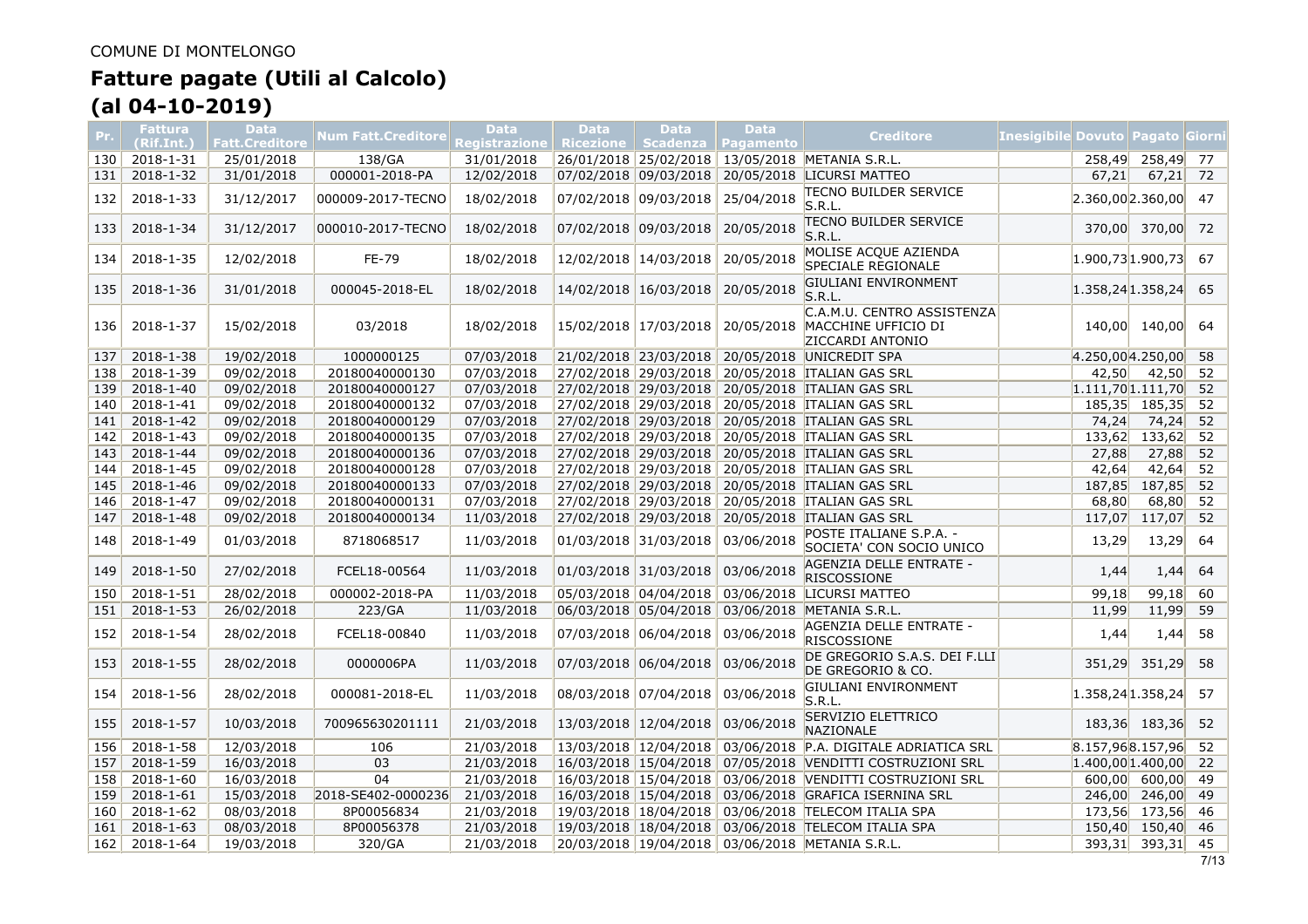|     | $163$ 2018-1-65 | 09/03/2018 | 20180040000202 | 25/03/2018 |  | 21/03/2018 20/04/2018 03/06/2018 ITALIAN GAS SRL |       | 111,70 111,70 44 |  |
|-----|-----------------|------------|----------------|------------|--|--------------------------------------------------|-------|------------------|--|
|     | $164$ 2018-1-66 | 09/03/2018 | 20180040000204 | 25/03/2018 |  | 21/03/2018 20/04/2018 03/06/2018 ITALIAN GAS SRL |       | 137,92 137,92 44 |  |
|     | $165$ 2018-1-67 | 09/03/2018 | 20180040000203 | 25/03/2018 |  | 21/03/2018 20/04/2018 03/06/2018 TALIAN GAS SRL  |       | 904,34 904,34 44 |  |
|     | $166$ 2018-1-68 | 09/03/2018 | 20180040000197 | 25/03/2018 |  | 21/03/2018 20/04/2018 03/06/2018 ITALIAN GAS SRL | 74,61 | 74,61 44         |  |
|     | $167$ 2018-1-69 | 09/03/2018 | 20180040000196 | 25/03/2018 |  | 21/03/2018 20/04/2018 03/06/2018 ITALIAN GAS SRL | 46.61 | $46,61$ 44       |  |
|     | $168$ 2018-1-70 | 09/03/2018 | 20180040000200 | 25/03/2018 |  | 21/03/2018 20/04/2018 03/06/2018 ITALIAN GAS SRL |       | 151,33 151,33 44 |  |
|     | $169$ 2018-1-71 | 09/03/2018 | 20180040000199 | 25/03/2018 |  | 21/03/2018 20/04/2018 03/06/2018 ITALIAN GAS SRL | 75,83 | 75,83 44         |  |
|     | 170   2018-1-72 | 09/03/2018 | 20180040000195 | 25/03/2018 |  | 21/03/2018 20/04/2018 03/06/2018 ITALIAN GAS SRL | 33.45 | $33,45$ 44       |  |
| 171 | $2018 - 1 - 73$ | 09/03/2018 | 20180040000198 | 25/03/2018 |  | 21/03/2018 20/04/2018 03/06/2018 ITALIAN GAS SRL | 50.02 | $50,02$ 44       |  |
|     | $172$ 2018-1-74 | 09/03/2018 | 20180040000201 | 25/03/2018 |  | 21/03/2018 20/04/2018 03/06/2018 ITALIAN GAS SRL |       | 327,19 327,19 44 |  |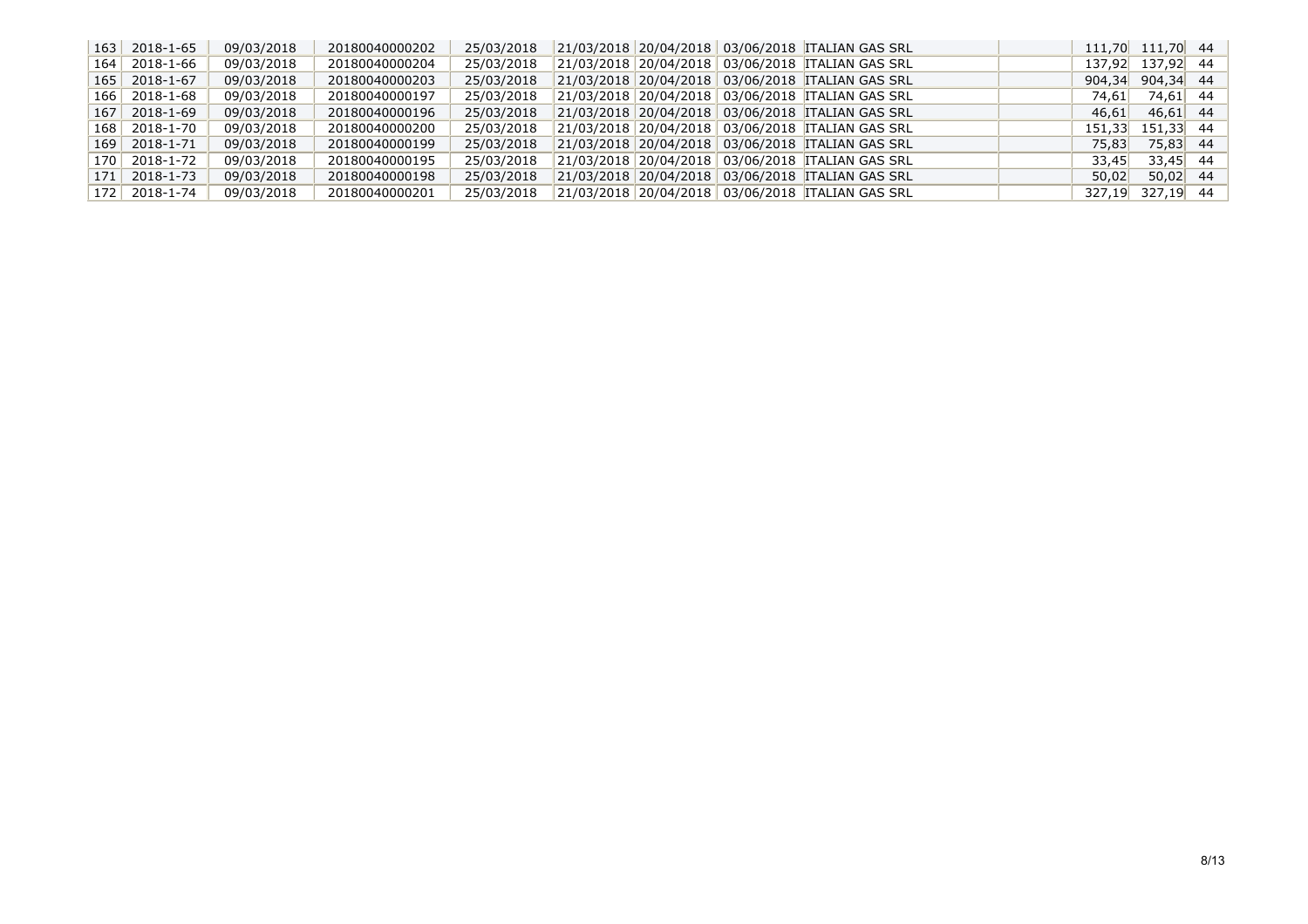| Pr. | <b>Fattura</b><br>(Rif.Int.) | <b>Data</b><br><b>Fatt.Creditore</b> | Num Fatt.Creditore | <b>Data</b><br>Registrazione | <b>Data</b><br><b>Ricezione</b> | <b>Data</b><br>Scadenza | <b>Data</b><br><b>Pagamento</b> | <b>Creditore</b>                                       | <b>Inesigibile Dovuto</b> |                       | <b>Pagato Giorn</b> |       |
|-----|------------------------------|--------------------------------------|--------------------|------------------------------|---------------------------------|-------------------------|---------------------------------|--------------------------------------------------------|---------------------------|-----------------------|---------------------|-------|
| 173 | 2018-1-75                    | 28/03/2018                           | 422/GA             | 03/04/2018                   |                                 | 29/03/2018 28/04/2018   |                                 | 03/06/2018 METANIA S.R.L.                              |                           | 8,99                  | 8,99                | 36    |
| 174 | 2018-1-77                    | 30/03/2018                           | FE-170             | 03/04/2018                   | 30/03/2018                      | 29/04/2018              | 03/06/2018                      | MOLISE ACOUE AZIENDA<br>SPECIALE REGIONALE             |                           |                       | 3.854,793.854,79    | 35    |
| 175 | 2018-1-78                    | 30/03/2018                           | 8718106039         | 03/04/2018                   |                                 | 30/03/2018 29/04/2018   | 03/06/2018                      | POSTE ITALIANE S.P.A. -<br>SOCIETA' CON SOCIO<br>UNICO |                           | 20,48                 | 20,48               | 35    |
| 176 | 2018-1-79                    | 30/03/2018                           | 2018-SE402-0000380 | 03/04/2018                   |                                 | 31/03/2018 30/04/2018   | 03/06/2018                      | <b>GRAFICA ISERNINA SRL</b>                            |                           | 47,00                 | 47,00               | 34    |
| 177 | 2018-1-80                    | 31/03/2018                           | 1830012344         | 04/04/2018                   |                                 | 04/04/2018 04/05/2018   | 10/06/2018                      | ENEL SOLE S.R.L.                                       |                           | 161,22                | 161,22              | 37    |
| 178 | 2018-1-81                    | 30/03/2018                           | FCEL18-01161       | 04/04/2018                   |                                 | 04/04/2018 04/05/2018   | 10/06/2018                      | AGENZIA DELLE ENTRATE -<br><b>RISCOSSIONE</b>          |                           | 1,31                  | 1,31                | 37    |
| 179 | 2018-1-82                    | 31/03/2018                           | 000003-2018-PA     | 08/04/2018                   |                                 | 06/04/2018 06/05/2018   | 10/06/2018                      | LICURSI MATTEO                                         |                           |                       | 115,57 115,57       | 35    |
| 180 | 2018-1-83                    | 09/04/2018                           | 000140-2018-EL     | 09/04/2018                   |                                 | 09/04/2018 09/05/2018   | 10/06/2018                      | GIULIANI ENVIRONMENT<br>S.R.L.                         |                           | 1.358,24 1.358,24     |                     | 32    |
| 181 | 2018-1-84                    | 06/04/2018                           | 000001-2018-TORZ   | 15/04/2018                   |                                 | 11/04/2018 11/05/2018   | 15/04/2018                      | <b>TORZILLO CHRISTIAN</b>                              |                           |                       | 400,00 400,00       | $-26$ |
| 182 | 2018-1-85                    | 09/04/2018                           | 000148-2018-EL     | 15/04/2018                   |                                 | 12/04/2018 12/05/2018   | 31/07/2018                      | GIULIANI ENVIRONMENT<br>S.R.L.                         |                           | 1.587,49 1.587,49     |                     | 80    |
| 183 | 2018-1-86                    | 06/04/2018                           | 20180040000234     | 29/04/2018                   |                                 |                         |                                 | 19/04/2018 19/05/2018 10/06/2018 ITALIAN GAS SRL       |                           | 291,37                | 291,37              | 22    |
| 184 | 2018-1-87                    | 06/04/2018                           | 20180040000231     | 29/04/2018                   |                                 | 19/04/2018 19/05/2018   |                                 | 10/06/2018 ITALIAN GAS SRL                             |                           | 45,02                 | 45,02               | 22    |
| 185 | $2018 - 1 - 88$              | 06/04/2018                           | 20180040000232     | 29/04/2018                   |                                 |                         |                                 | 19/04/2018 19/05/2018 10/06/2018 TALIAN GAS SRL        |                           | 85,14                 | 85,14               | 22    |
| 186 | 2018-1-89                    | 06/04/2018                           | 20180040000237     | 29/04/2018                   |                                 |                         |                                 | 19/04/2018 19/05/2018 10/06/2018 ITALIAN GAS SRL       |                           | 138,82                | 138,82              | 22    |
| 187 | 2018-1-90                    | 06/04/2018                           | 20180040000230     | 29/04/2018                   |                                 |                         |                                 | 19/04/2018 19/05/2018 10/06/2018 ITALIAN GAS SRL       |                           | 79,10                 | 79,10               | 22    |
| 188 | 2018-1-91                    | 06/04/2018                           | 20180040000228     | 29/04/2018                   |                                 |                         |                                 | 19/04/2018 19/05/2018 10/06/2018 ITALIAN GAS SRL       |                           | 27,90                 | 27,90               | 22    |
| 189 | 2018-1-92                    | 06/04/2018                           | 20180040000236     | 29/04/2018                   |                                 |                         |                                 | 19/04/2018 19/05/2018 10/06/2018 ITALIAN GAS SRL       |                           | 996,10                | 996,10              | 22    |
| 190 | 2018-1-93                    | 06/04/2018                           | 20180040000229     | 29/04/2018                   |                                 |                         |                                 | 19/04/2018 19/05/2018 10/06/2018 ITALIAN GAS SRL       |                           | 42,21                 | 42,21               | 22    |
| 191 | 2018-1-94                    | 06/04/2018                           | 20180040000235     | 29/04/2018                   |                                 | 19/04/2018 19/05/2018   |                                 | 10/06/2018 TALIAN GAS SRL                              |                           | 107,66                | 107,66              | 22    |
| 192 | 2018-1-95                    | 06/04/2018                           | 20180040000233     | 29/04/2018                   |                                 |                         |                                 | 19/04/2018 19/05/2018 10/06/2018 TALIAN GAS SRL        |                           | 139,07                | 139,07              | 22    |
| 193 | 2018-1-96                    | 19/04/2018                           | 2/PA               | 29/04/2018                   |                                 | 19/04/2018 19/05/2018   | 12/09/2018                      | STUDIO ASSOCIATO<br><b>LINEAR</b>                      |                           | 11.121,928.983,09 116 |                     |       |
| 194 | 2018-1-97                    | 30/04/2018                           | 8718139564         | 02/05/2018                   |                                 | 30/04/2018 30/05/2018   | 27/06/2018                      | POSTE ITALIANE S.P.A. -<br>SOCIETA' CON SOCIO<br>UNICO |                           | 563,09                | 484,00              | 28    |
| 195 | 2018-1-98                    | 30/04/2018                           | 000005-2018-PA     | 06/05/2018                   |                                 | 04/05/2018 03/06/2018   | 01/08/2018                      | LICURSI MATTEO                                         |                           | 32.77                 | 32,77               | 59    |
| 196 | 2018-1-99                    | 30/04/2018                           | 000182-2018-EL     | 08/05/2018                   |                                 | 08/05/2018 07/06/2018   | 31/07/2018                      | GIULIANI ENVIRONMENT<br>S.R.L.                         |                           | 158,23                | 158,23              | 54    |
| 197 | 2018-1-100                   | 30/04/2018                           | 000190-2018-EL     | 08/05/2018                   |                                 | 08/05/2018 07/06/2018   | 31/07/2018                      | GIULIANI ENVIRONMENT<br>S.R.L.                         |                           | 2.637,19 2.637,19     |                     | 54    |
| 198 | 2018-1-102                   | 27/04/2018                           | 508/GA             | 13/05/2018                   |                                 | 09/05/2018 08/06/2018   | 31/07/2018                      | METANIA S.R.L.                                         |                           | 8,96                  | 8,96                | 53    |
| 199 | 2018-1-103                   | 30/04/2018                           | FCEL18-01564       | 13/05/2018                   |                                 | 10/05/2018 09/06/2018   | 31/07/2018                      | AGENZIA DELLE ENTRATE -<br><b>RISCOSSIONE</b>          |                           | 2,57                  | 2,57                | 52    |
| 200 | 2018-1-104                   | 11/05/2018                           | 700965630201112    | 13/05/2018                   |                                 | 12/05/2018 11/06/2018   | 31/07/2018                      | SERVIZIO ELETTRICO<br>NAZIONALE                        |                           | 187,34                | 187,34              | 50    |
| 201 | 2018-1-105                   | 30/03/2018                           | 30/2/2             | 14/05/2018                   |                                 | 14/05/2018 13/06/2018   | 31/07/2018                      | COMUNITA MONTANA<br><b>MOLISE CENTRALE</b>             |                           | 977,36                | 977,36              | 48    |
| 202 | 2018-1-106                   | 16/04/2018                           | 86/2/2             | 20/05/2018                   |                                 | 16/05/2018 15/06/2018   | 31/07/2018                      | COMUNITA MONTANA<br><b>MOLISE CENTRALE</b>             |                           | 665,10                | 665,10              | 46    |
|     |                              |                                      |                    |                              |                                 |                         |                                 |                                                        |                           |                       |                     |       |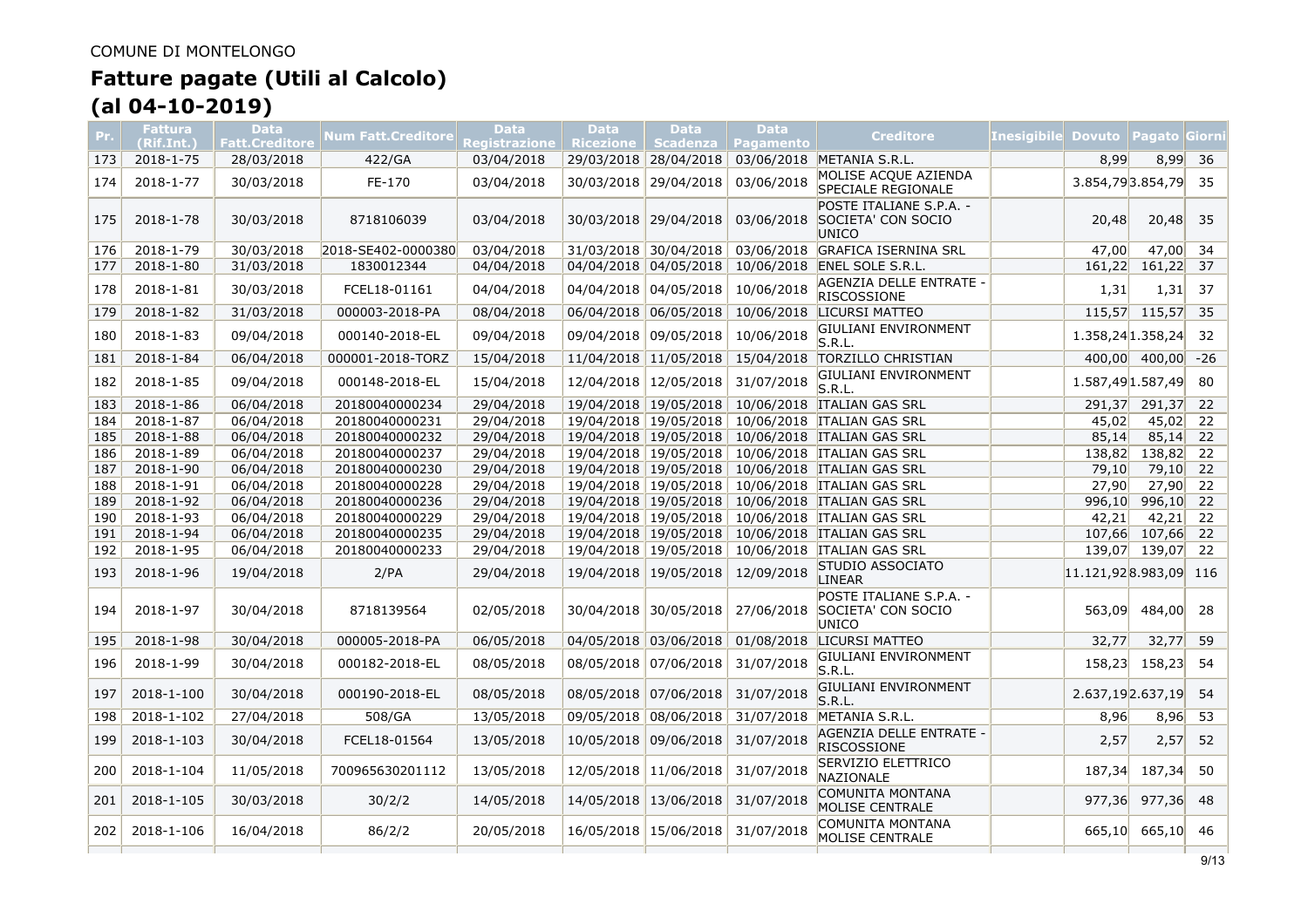| 203        | 2018-1-107 | 09/05/2018 | 8P00107481      | 20/05/2018 |            | 17/05/2018 16/06/2018 | 31/07/2018 | <b>TELECOM ITALIA SPA</b>                | 192,55 | 192,55 | 45 |
|------------|------------|------------|-----------------|------------|------------|-----------------------|------------|------------------------------------------|--------|--------|----|
| 204        | 2018-1-108 | 09/05/2018 | 8P00107756      | 20/05/2018 |            | 17/05/2018 16/06/2018 | 31/07/2018 | <b>TELECOM ITALIA SPA</b>                | 174,18 | 174,18 | 45 |
| 205        | 2018-1-109 | 30/04/2018 | 142/2/2         | 20/05/2018 |            | 18/05/2018 17/06/2018 | 31/07/2018 | COMUNITA MONTANA<br>MOLISE CENTRALE      | 494,34 | 494,34 | 44 |
| <b>206</b> | 2018-1-110 | 19/05/2018 | 5/A             | 21/05/2018 | 20/05/2018 | 19/06/2018            | 31/07/2018 | OFFICESTORE DI GIUDITTA<br><b>ANGELO</b> | 366,00 | 366,00 | 42 |
| 207        | 2018-1-111 | 15/05/2018 | 198/2/2         | 29/05/2018 | 23/05/2018 | 22/06/2018            | 01/08/2018 | COMUNITA MONTANA<br>MOLISE CENTRALE      | 184,91 | 184,91 | 40 |
| <b>208</b> | 2018-1-112 | 21/05/2018 | 000007-2018-LOM | 29/05/2018 | 23/05/2018 | 22/06/2018            | 01/08/2018 | OFFICINA MECCANICA<br>LOMMANO MICHELE    | 206,00 | 206,00 | 40 |
| 209        | 2018-1-113 | 09/05/2018 | 20180040000371  | 29/05/2018 |            | 24/05/2018 23/06/2018 |            | 01/08/2018 ITALIAN GAS SRL               | 35,49  | 35,49  | 39 |
| <b>210</b> | 2018-1-114 | 09/05/2018 | 20180040000372  | 29/05/2018 |            | 24/05/2018 23/06/2018 |            | 01/08/2018 TALIAN GAS SRL                | 41,87  | 41,87  | 39 |
| 211        | 2018-1-115 | 09/05/2018 | 20180040000373  | 29/05/2018 |            | 24/05/2018 23/06/2018 |            | 01/08/2018 ITALIAN GAS SRL               | 90,13  | 90,13  | 39 |
| 212        | 2018-1-116 | 09/05/2018 | 20180040000376  | 29/05/2018 |            | 24/05/2018 23/06/2018 |            | 01/08/2018 TALIAN GAS SRL                | 114,20 | 114,20 | 39 |
| 213        | 2018-1-117 | 09/05/2018 | 20180040000378  | 29/05/2018 |            | 24/05/2018 23/06/2018 |            | 01/08/2018 ITALIAN GAS SRL               | 118,06 | 118,06 | 39 |
| 214        | 2018-1-118 | 09/05/2018 | 20180040000379  | 29/05/2018 |            | 24/05/2018 23/06/2018 |            | 01/08/2018 ITALIAN GAS SRL               | 824,69 | 824,69 | 39 |
| 215        | 2018-1-119 | 09/05/2018 | 20180040000377  | 29/05/2018 |            | 24/05/2018 23/06/2018 |            | 01/08/2018 ITALIAN GAS SRL               | 282,17 | 282,17 | 39 |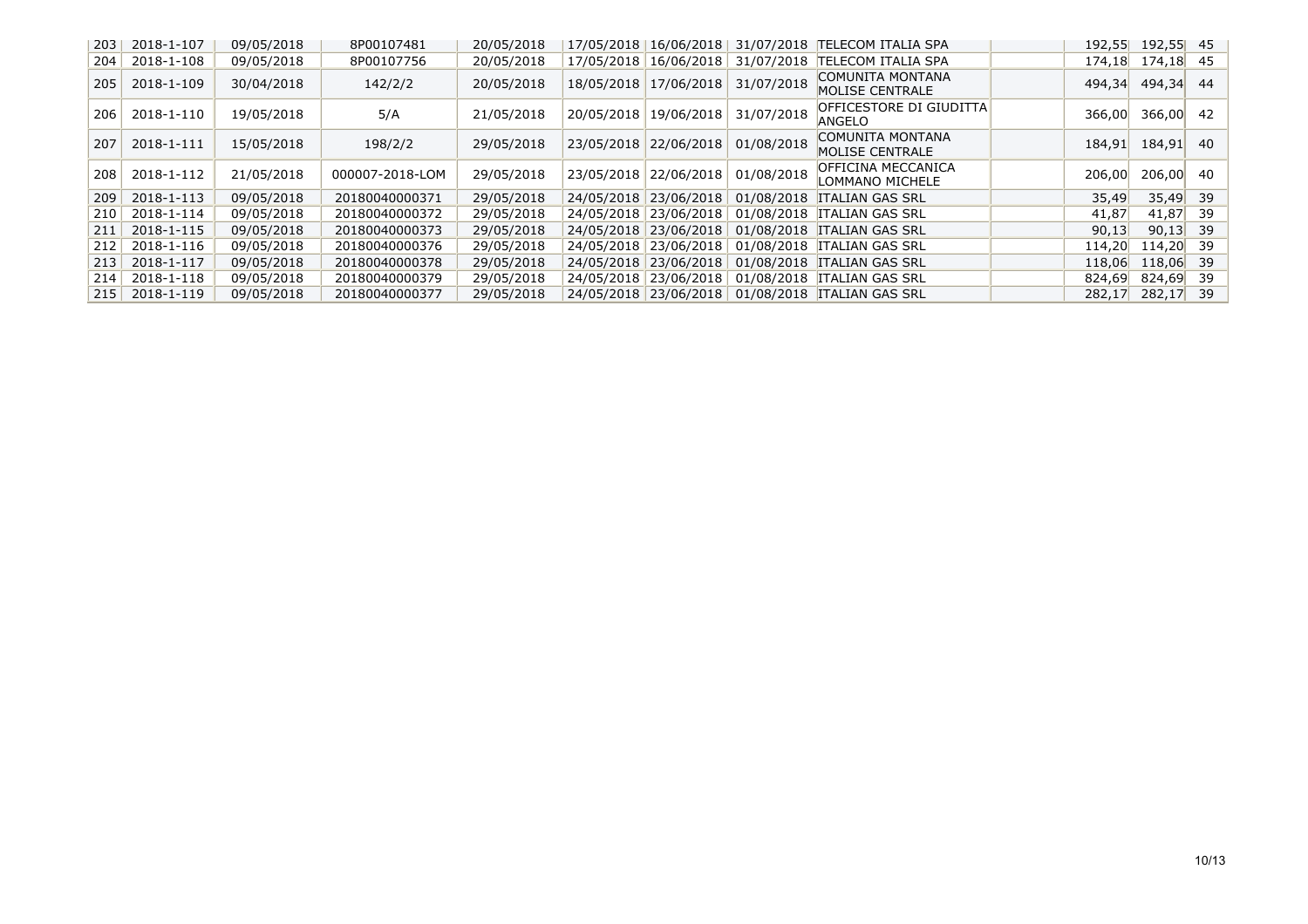| Pr. | Fattura<br>(Rif.Int.) | <b>Data</b><br><b>Fatt.Creditore</b> | <b>Num</b><br><b>Fatt.Creditore</b> | <b>Data</b><br><b>Registrazione</b> | <b>Data</b><br><b>Ricezione</b> | <b>Data</b><br><b>Scadenza</b> | <b>Data</b><br>Pagamento | <b>Creditore</b>                                                         | Inesigibile Dovuto  Pagato Giorn |                         |                   |      |
|-----|-----------------------|--------------------------------------|-------------------------------------|-------------------------------------|---------------------------------|--------------------------------|--------------------------|--------------------------------------------------------------------------|----------------------------------|-------------------------|-------------------|------|
| 216 | 2018-1-120            | 09/05/2018                           | 20180040000380                      | 29/05/2018                          |                                 | 24/05/2018 23/06/2018          |                          | 01/08/2018 ITALIAN GAS SRL                                               |                                  |                         | 138,05 138,05     | 39   |
| 217 | 2018-1-121            | 09/05/2018                           | 20180040000374                      | 29/05/2018                          |                                 | 24/05/2018 23/06/2018          | 01/08/2018               | <b>ITALIAN GAS SRL</b>                                                   |                                  | 53,12                   | 53,12             | 39   |
| 218 | 2018-1-122            | 09/05/2018                           | 20180040000375                      | 29/05/2018                          |                                 | 24/05/2018 23/06/2018          | 01/08/2018               | <b>ITALIAN GAS SRL</b>                                                   |                                  | 74,55                   | 74,55             | 39   |
| 219 | 2018-1-123            | 24/05/2018                           | 605/GA                              | 29/05/2018                          |                                 | 25/05/2018 24/06/2018          |                          | 01/08/2018 METANIA S.R.L.                                                |                                  | 296,42                  | 296,42            | 38   |
| 220 | 2018-1-124            | 28/05/2018                           | 000216-2018-EL                      | 29/05/2018                          | 28/05/2018                      | 27/06/2018                     | 01/08/2018               | GIULIANI ENVIRONMENT<br>S.R.L.                                           |                                  | 420,00                  | 420,00            | 35   |
| 221 | 2018-1-125            | 29/05/2018                           | 8718182859                          | 29/05/2018                          | 29/05/2018                      | 28/06/2018                     | 01/08/2018               | POSTE ITALIANE S.P.A. -<br>SOCIETA' CON SOCIO UNICO                      |                                  | 11,73                   | 11,73             | 34   |
| 222 | $2018 - 1 - 126$      | 28/05/2018                           | 708/GA                              | 03/06/2018                          |                                 | 30/05/2018 29/06/2018          | 01/08/2018               | METANIA S.R.L.                                                           |                                  | 12,65                   | 12,65             | 33   |
| 223 | 2018-1-127            | 31/05/2018                           | 000006-2018-PA                      | 11/06/2018                          |                                 | 05/06/2018 05/07/2018          | 01/08/2018               | <b>LICURSI MATTEO</b>                                                    |                                  | 49,42                   | 49,42             | 27   |
| 224 | 2018-1-128            | 31/05/2018                           | FCEL18-01939                        | 11/06/2018                          | 07/06/2018                      | 07/07/2018                     | 05/08/2018               | AGENZIA DELLE ENTRATE -<br><b>RISCOSSIONE</b>                            |                                  | 0,55                    | 0,55              | 29   |
| 225 | 2018-1-129            | 04/06/2018                           | 03/PA                               | 19/06/2018                          |                                 | 12/06/2018 12/07/2018          |                          | 09/09/2018 COSCIA PASQUALE                                               |                                  | $3.250,00$ 3.250,00     |                   | 59   |
| 226 | 2018-1-131            | 15/06/2018                           | 251/2/2                             | 19/06/2018                          | 18/06/2018                      | 18/07/2018                     | 09/09/2018               | COMUNITA MONTANA MOLISE<br><b>CENTRALE</b>                               |                                  | 277,36                  | 277,36            | 53   |
| 227 | 2018-1-132            | 14/06/2018                           | 10202                               | 19/06/2018                          |                                 | 19/06/2018 19/07/2018          |                          | 09/09/2018 GRAFICHE C. GASPARI SRL                                       |                                  | 405,00                  | 405,00            | 52   |
| 228 | 2018-1-133            | 08/06/2018                           | 20180040000473                      | 24/06/2018                          |                                 | 20/06/2018 20/07/2018          |                          | 09/09/2018 TALIAN GAS SRL                                                |                                  | 103,22                  | 103,22            | 51   |
| 229 | 2018-1-134            | 08/06/2018                           | 20180040000468                      | 24/06/2018                          |                                 | 20/06/2018 20/07/2018          |                          | 09/09/2018 ITALIAN GAS SRL                                               |                                  | 28,32                   | 28,32             | 51   |
| 230 | 2018-1-135            | 08/06/2018                           | 20180040000477                      | 24/06/2018                          |                                 | 20/06/2018 20/07/2018          | 09/09/2018               | <b>ITALIAN GAS SRL</b>                                                   |                                  | 130,80                  | 130,80            | 51   |
| 231 | 2018-1-136            | 08/06/2018                           | 20180040000470                      | 24/06/2018                          |                                 | 20/06/2018 20/07/2018          |                          | 09/09/2018 TALIAN GAS SRL                                                |                                  | 87,71                   | 87,71             | 51   |
| 232 | 2018-1-137            | 08/06/2018                           | 20180040000476                      | 24/06/2018                          |                                 | 20/06/2018 20/07/2018          |                          | 09/09/2018 TALIAN GAS SRL                                                |                                  | 733,59                  | 733,59            | 51   |
| 233 | 2018-1-138            | 08/06/2018                           | 20180040000475                      | 24/06/2018                          |                                 | 20/06/2018 20/07/2018          |                          | 09/09/2018 ITALIAN GAS SRL                                               |                                  | 112,28                  | 112,28            | 51   |
| 234 | 2018-1-139            | 08/06/2018                           | 20180040000469                      | 24/06/2018                          |                                 | 20/06/2018 20/07/2018          |                          | 09/09/2018 TALIAN GAS SRL                                                |                                  | 32,64                   | 32,64             | 51   |
| 235 | 2018-1-140            | 08/06/2018                           | 20180040000472                      | 24/06/2018                          |                                 | 20/06/2018 20/07/2018          |                          | 09/09/2018 ITALIAN GAS SRL                                               |                                  | 101,47                  | 101,47            | 51   |
| 236 | $2018 - 1 - 141$      | 08/06/2018                           | 20180040000474                      | 24/06/2018                          |                                 | 20/06/2018 20/07/2018          |                          | 09/09/2018 TTALIAN GAS SRL                                               |                                  | 454,07                  | 454,07            | 51   |
| 237 | 2018-1-142            | 08/06/2018                           | 20180040000471                      | 24/06/2018                          |                                 | 20/06/2018 20/07/2018          | 09/09/2018               | <b>ITALIAN GAS SRL</b>                                                   |                                  | 45,88                   | 45,88             | 51   |
| 238 | 2018-1-144            | 25/06/2018                           | 01                                  | 02/07/2018                          |                                 | 25/06/2018 25/07/2018          |                          | 09/09/2018 RUCCOLO ANTONIO                                               |                                  | $3.300,00$ 3.300,00     |                   | 46   |
| 239 | 2018-1-145            | 25/06/2018                           | FATTPA 10 18                        | 02/07/2018                          |                                 | 25/06/2018 25/07/2018          |                          | SOCIETA' COOPERATIVA<br>11/12/2018 EUROPEAN WORKS AND<br><b>PROJECTS</b> |                                  | $3.000,00$ 3.000,00 139 |                   |      |
| 240 | 2018-1-147            | 25/06/2018                           | 02                                  | 02/07/2018                          |                                 | 25/06/2018 25/07/2018          |                          | 11/12/2018 RUCCOLO ANTONIO                                               |                                  | 3.800,00 3.800,00 139   |                   |      |
| 241 | 2018-1-152            | 02/07/2018                           | 9/PA                                | 08/07/2018                          |                                 | 03/07/2018 02/08/2018          |                          | 01/08/2018 MAGISTRA S.R.L.                                               |                                  | 8.500,008.500,00        |                   | $-1$ |
| 242 | 2018-1-153            | 28/06/2018                           | 03/E/2018                           | 08/07/2018                          |                                 | 03/07/2018 02/08/2018          |                          | 28/10/2018 MANCINI MICHELE                                               |                                  | 9.915,874.407,51        |                   | 87   |
| 243 | 2018-1-154            | 30/06/2018                           | 1830032101                          | 08/07/2018                          |                                 | 04/07/2018 03/08/2018          |                          | 11/12/2018 ENEL SOLE S.R.L.                                              |                                  |                         | 161,22 161,22 130 |      |
| 244 | 2018-1-155            | 30/06/2018                           | 000007-2018-PA                      | 08/07/2018                          |                                 | 04/07/2018 03/08/2018          |                          | 11/12/2018 LICURSI MATTEO                                                |                                  |                         | 161,18 161,18 130 |      |
| 245 | 2018-1-156            | 30/06/2018                           | 000284-2018-EL                      | 08/07/2018                          | 05/07/2018                      | 04/08/2018                     | 11/12/2018               | <b>GIULIANI ENVIRONMENT</b><br>S.R.L.                                    |                                  | $1.745,72$ 1.745,72 129 |                   |      |
| 246 | 2018-1-157            | 30/06/2018                           | 000300-2018-EL                      | 08/07/2018                          | 06/07/2018                      | 05/08/2018                     | 11/12/2018               | GIULIANI ENVIRONMENT<br>S.R.L.                                           |                                  | $5.274,385.274,38$ 128  |                   |      |
| 247 | 2018-1-158            | 30/06/2018                           | 000355-2018-EL                      | 22/07/2018                          | 11/07/2018                      | 10/08/2018                     | 11/12/2018               | GIULIANI ENVIRONMENT<br>S.R.L.                                           |                                  | 31,91                   | 31,91             | 123  |
| 248 | 2018-1-159            | 12/07/2018                           | 8718228800                          | 22/07/2018                          | 12/07/2018                      | 11/08/2018                     | 11/12/2018               | POSTE ITALIANE S.P.A. -<br>SOCIETA' CON SOCIO UNICO                      |                                  | 8,69                    | $8,69$ 122        |      |
| 249 | 2018-1-160            | 12/07/2018                           | 305/2/2                             | 22/07/2018                          |                                 | 13/07/2018 12/08/2018          | 11/12/2018               | COMUNITA MONTANA MOLISE<br><b>CENTRALE</b>                               |                                  | 216,98                  | 216,98 121        |      |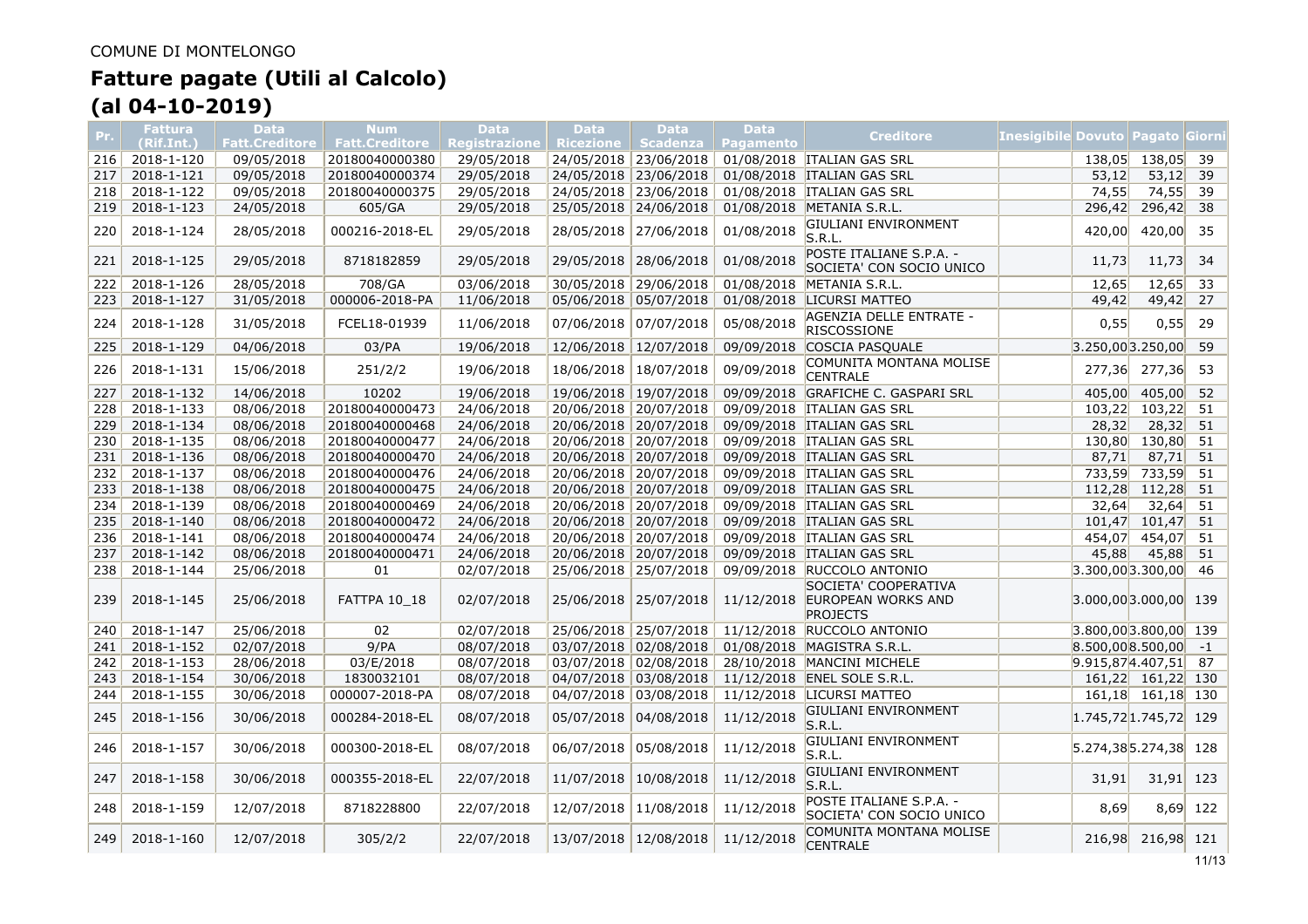| 250 2018-1-170            | 09/07/2018 | 20180040000561 | 23/07/2018 |  | 19/07/2018   18/08/2018   28/10/2018  ITALIAN GAS SRL  |       | $106,44$ $106,44$ 71 |  |
|---------------------------|------------|----------------|------------|--|--------------------------------------------------------|-------|----------------------|--|
| $251 \mid 2018 - 1 - 171$ | 09/07/2018 | 20180040000563 | 23/07/2018 |  | 19/07/2018   18/08/2018   28/10/2018   ITALIAN GAS SRL |       | 121,50 121,50 71     |  |
| 252 2018-1-172            | 09/07/2018 | 20180040000559 | 23/07/2018 |  | 19/07/2018   18/08/2018   28/10/2018   ITALIAN GAS SRL | 53.77 | 53,77 71             |  |
| $253$ 2018-1-173          | 09/07/2018 | 20180040000560 | 23/07/2018 |  | 19/07/2018 18/08/2018 28/10/2018 TALIAN GAS SRL        | 68.69 | 68.69 71             |  |
| 254 2018-1-174            | 09/07/2018 | 20180040000558 | 23/07/2018 |  | 19/07/2018   18/08/2018   28/10/2018   ITALIAN GAS SRL | 97.64 | 97.64 71             |  |
| $255$ 2018-1-175          | 09/07/2018 | 20180040000564 | 23/07/2018 |  | 19/07/2018   18/08/2018   28/10/2018   ITALIAN GAS SRL |       | 722,22 722,22 71     |  |
| 256 2018-1-176            | 09/07/2018 | 20180040000557 | 23/07/2018 |  | 19/07/2018   18/08/2018   28/10/2018   ITALIAN GAS SRL | 39,40 | 39,40 71             |  |
| 257 2018-1-177            | 09/07/2018 | 20180040000556 | 23/07/2018 |  | 19/07/2018   18/08/2018   28/10/2018   ITALIAN GAS SRL |       | $35,92$ $35,92$ 71   |  |
| 258 2018-1-178            | 09/07/2018 | 20180040000565 | 23/07/2018 |  | 19/07/2018   18/08/2018   28/10/2018   ITALIAN GAS SRL |       | 150,25 150,25 71     |  |